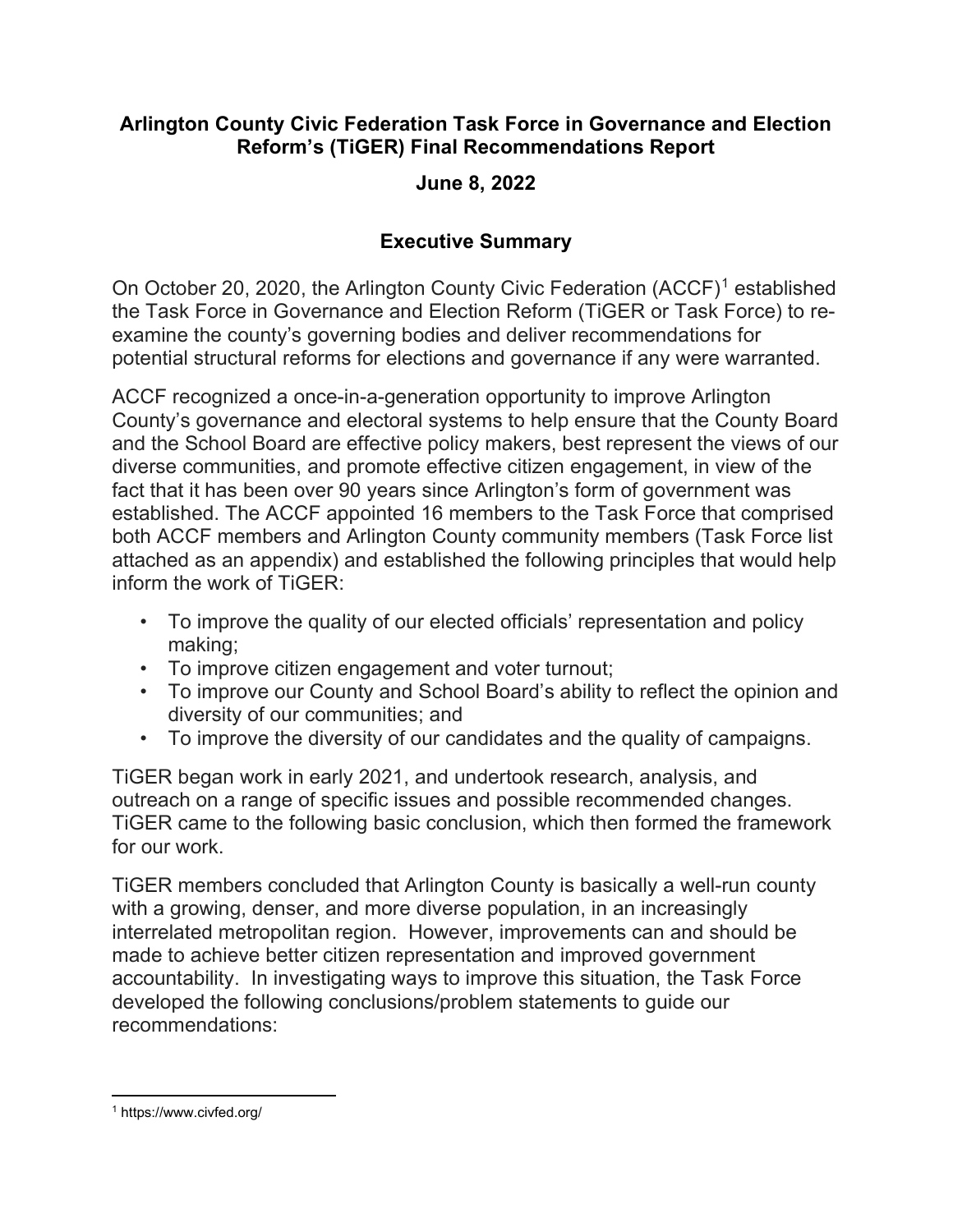- Arlington County's elected boards remain the same size as they were in 1930 despite a growing and more dense population, resulting in overworked elected officials, inadequate representation, and insufficient community engagement.
- Arlington County does not have sufficient political influence in the region in light of its population and geography. So many of our policy challenges are strongly influenced by our regional neighbors. Yet, Arlington County has a County Board and School Board Chair that changes each year, limiting the influence of the Chair as compared to other regional leaders.
- Arlington County's elected bodies do not adequately reflect the county's diversity, including but not limited to racial and ethnic diversity, socioeconomic diversity, and viewpoint diversity. As a result, many Arlington residents, particularly those outside the dominant or majority groups, may not feel represented, and the County Board and School Board may not benefit from the full and robust range of perspectives and experiences of Arlington residents.
- Our electoral system does not ensure proportional representation in Arlington, encourage the most qualified and most diverse candidates to run and get elected to office, or provide strong competitive races in general elections.
- Arlington County's election system's reliance on primaries and caucuses discourages candidate participation and voter turnout and presents significant barriers, including the discriminatory candidate impacts resulting from applying the Hatch Act on federal employees.
- The current system (both structures and processes) for obtaining and utilizing community input is inadequate in informing decision-makers and making many residents feel that they have been heard. Concerns have been raised regarding government transparency, accountability, and the level of authenticity in engagement processes. Substantial time requirements for participation limit the number of people able to participate.

To investigate and explore recommendations on these conclusions/problem statements, TiGER members organized into subgroups that focused on Arlington's governmental system, Arlington's method of elections, and citizen engagement issues. The latter of the three, citizen engagement issues, proved to be too large in scope to be treated adequately at this time and is not addressed in this report.

Below is the list of recommendations in the other two categories. Many of them are interrelated in terms of how they address some of the above statements. The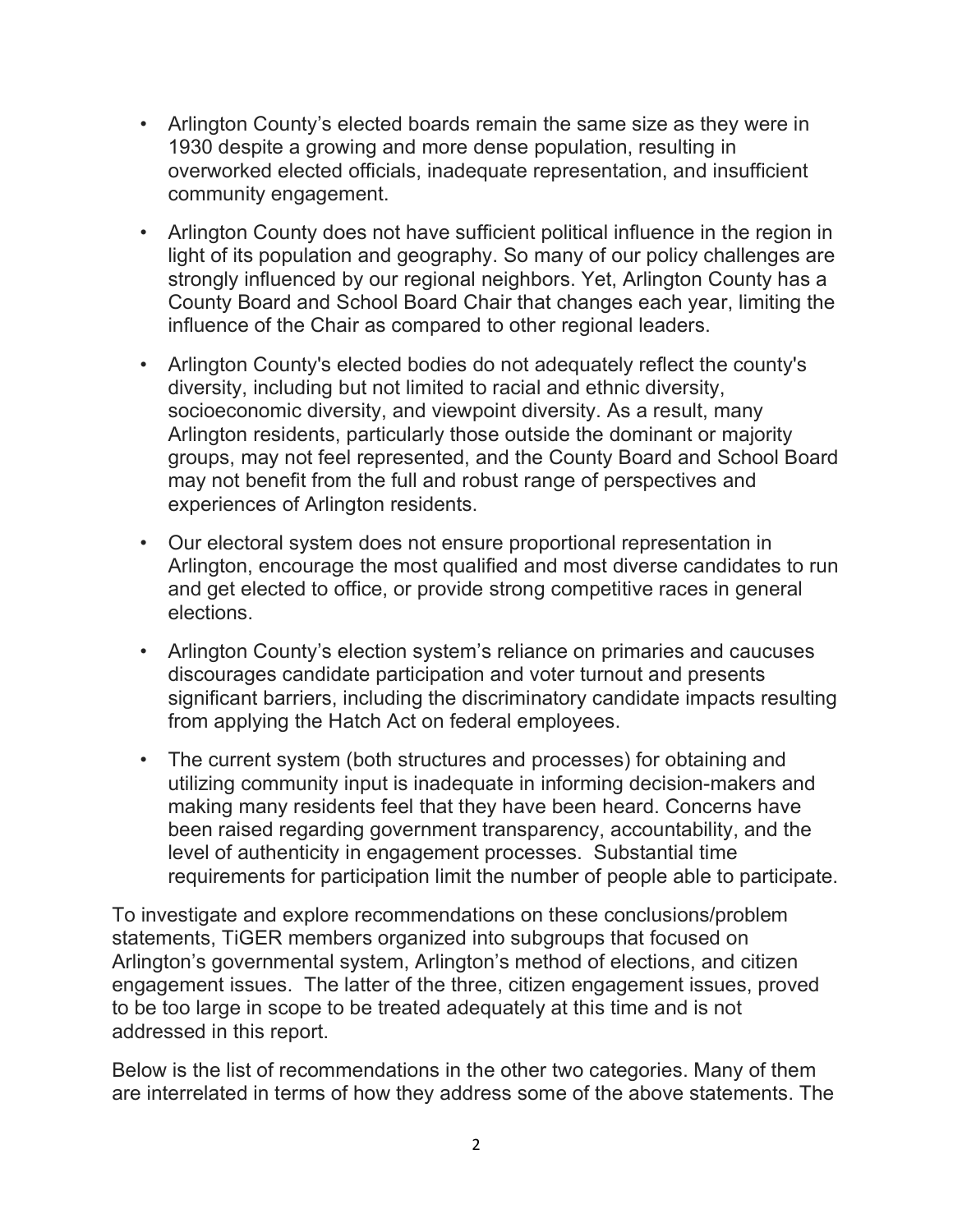rest of this report includes a description of the analysis conducted for each recommendation, alternatives considered, and implementation actions needed for each of the proposed recommendations.

The recommendations addressing Arlington's form of government are:

- 1. Expand the County and School Boards membership from 5 to 7 members;
- 2. Maintain At-Large seats for the election of County and School Board members;
- 3. Increase the term of the Chairs of the County and School Boards from the current one-year term to a minimum of two years, with the ability to extend the term for up to another two years if fellow Board members concur;
- 4. Increase the salaries of County Board and School Board members to attract a wider range of candidates:
	- a. For the County Board support the implementation of the phased increase of salaries to the statutory pay caps of \$89,951 for County Board members and \$95,734 for the Chair;
	- b. For the School Board increase their salaries substantially over the current levels of \$25,000 for members and \$27,000 for the Chair;

The recommendations addressing Arlington's method of elections are:

- 5. Replace the current plurality method of electing both boards with multiseat ranked choice (also known as proportional ranked choice) voting method.
- 6. Stagger the elections for both boards every two years, with one set of elections to be composed of 4 County Board seats and 3 School Board seats, followed by an election two years later to fill 3 County Board seats and 4 School Board seats, with a continued rotation biennially, maintaining 4-year terms for all County and School Board members.

It is important to note that implementation of these recommendations will require legal changes to some codes. We have detailed these in the main body of the report.

Also, as we stated above, our efforts to address recommendations for citizen/community engagement issues and reforms proved to be too large in scope. Although our recommendations address improvements in citizen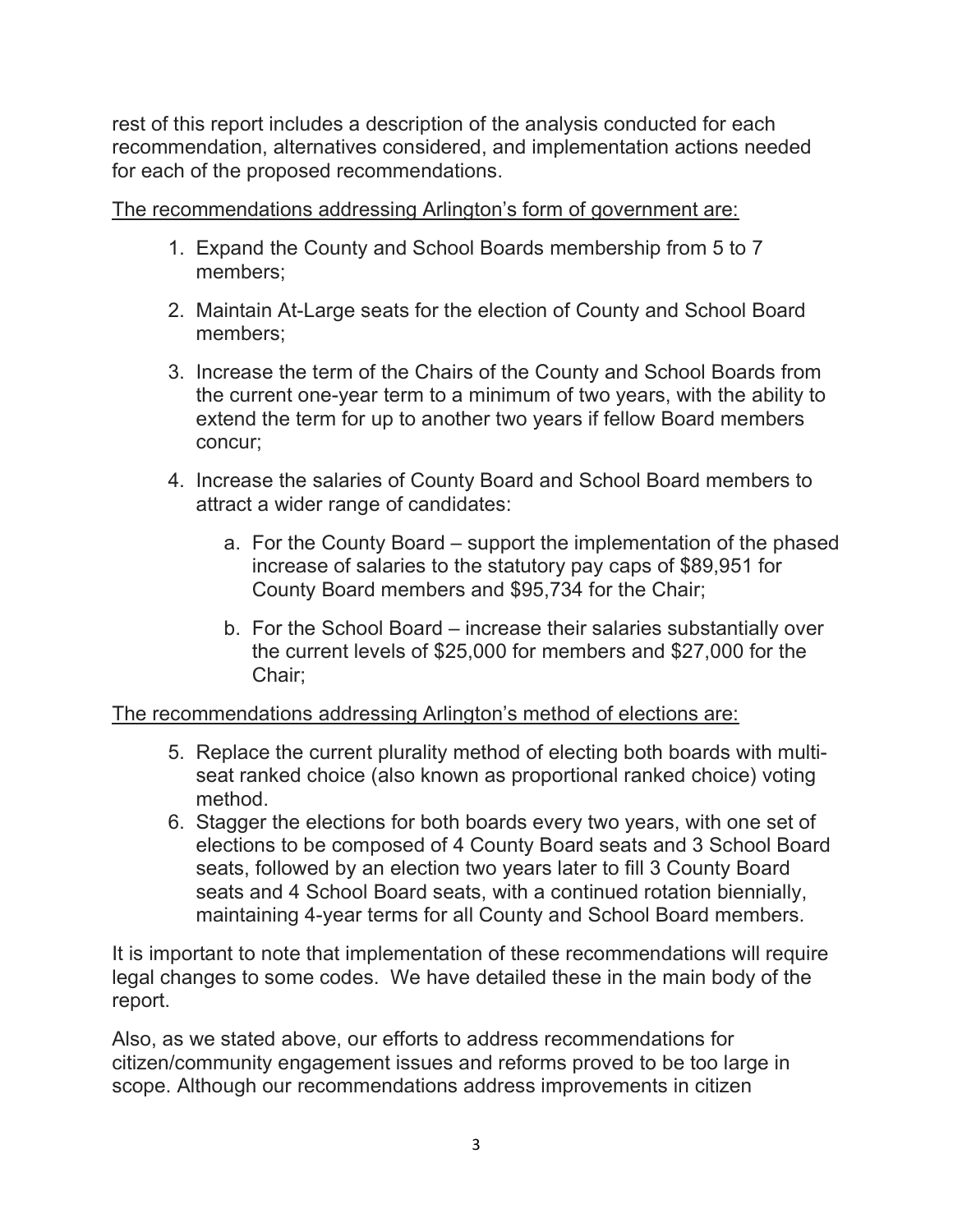engagement, we are recommending that the ACCF consider extending this task force or charging another working group or task force to examine, discuss, debate, research and develop recommendations focused on improving citizen/community engagement.

Finally, it is important to note that we had lively, detailed discussions and debates as we explored recommendations to address our charge. While not all recommendations were unanimously supported, a majority of TiGER members supported all recommendations made in this report.

## RECOMMENDATIONS ADDRESSING ARLINGTON COUNTY'S FORM OF GOVERNMENT

## RECOMMENDATION 1: Expand the Arlington County Board and School Board members from five to seven members.

From 26,615 people in 1930 (when Arlington switched from a system of three magisterial districts to the current system of five Board members elected atlarge), Arlington is now home to 238,643 residents, or nearly nine times as many, according to the 2020 U.S. Census. Stated another way, Arlington had one County Board member per 5,323 people nearly a century ago, compared with one Board member per 47,729 today.

With resources provided courtesy of the Virginia Association of Counties (www.VACo.org - see Appendices), TiGER also examined the size of the Arlington Board relative to the 94 other counties in the Commonwealth. (TiGER did not investigate or consider the size of municipal governments in Virginia such as cities and towns, because counties are governed by separate sections of the Virginia Code.) We found the county statistics compelling, with many counties smaller than Arlington having larger County Boards, and three of the five counties larger than Arlington also having larger Boards.

Current Board size across the Commonwealth ranges from 3 to 10 members. County Boards run from a high of ten "supervisors" in Fairfax (Virginia's most populous county by far) to a low of three members in two tiny counties (Charles City County with 7,000, and Highland County with 2,300). Two small counties (Bland and Greensville) have four Board members. All other counties have at least five members. Yet Arlington, at five members, has fewer Board members than many counties a fraction of Arlington's population. For example, Accomack County, on Virginia's Eastern Shore (population 32,700) has nine supervisors. Of the 90 counties smaller than Arlington's population, many have six, seven, eight or even nine members.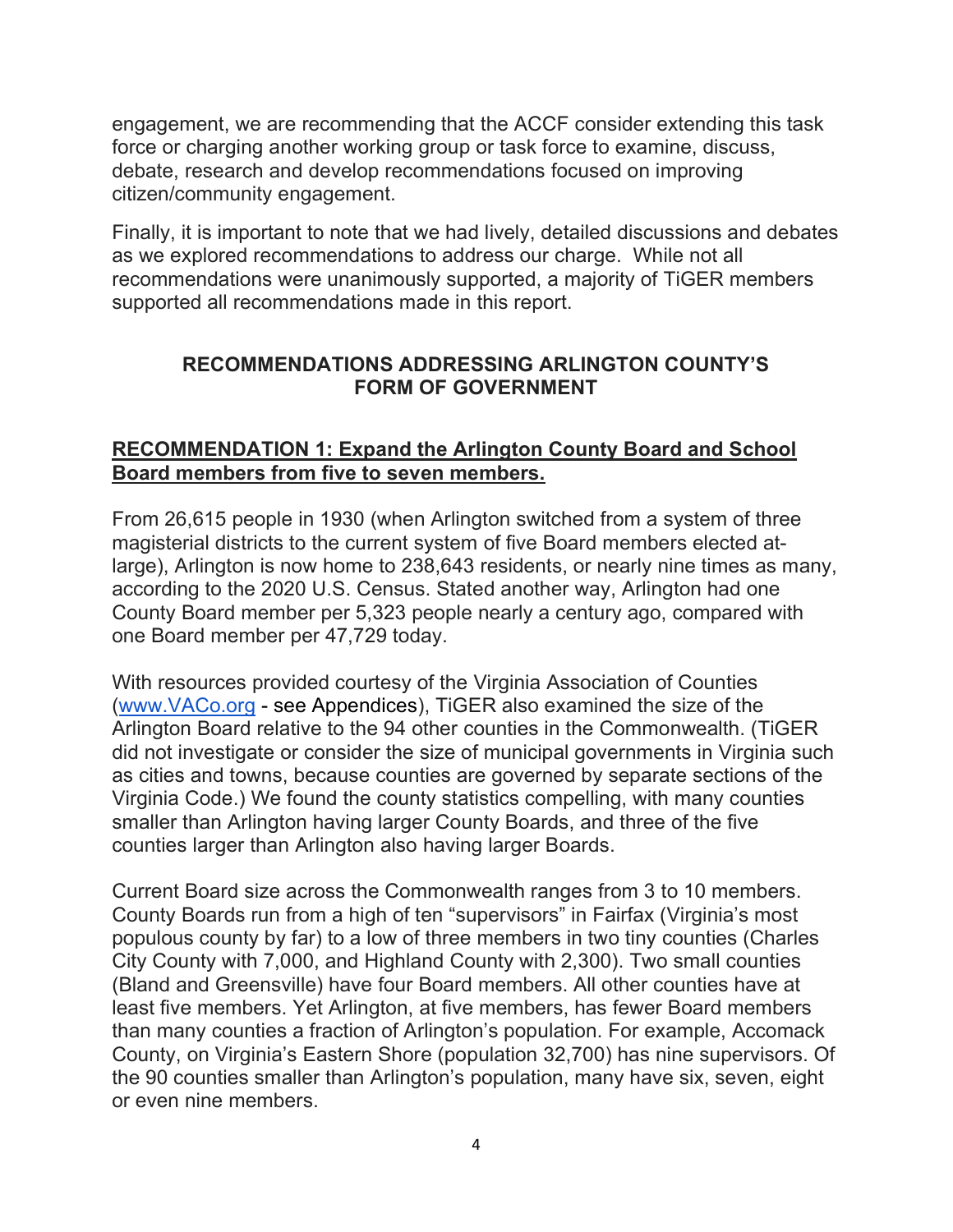Of the five Virginia counties larger than Arlington, #1 Fairfax (pop. 1.2 million) has 10 supervisors, #2 Prince William (pop. 470,000) has eight, #3 Loudoun (pop. 420,000) has nine, #4 Chesterfield (pop. 355,000) has five, and #5 Henrico (pop. 332,000) also has five.

TiGER considered board sizes of five members, seven members, and nine members. A nine-member board, with multi-seat ranked choice voting (also known as proportional ranked choice voting), can lower the threshold for election to ten percent of the electorate, which would address ACCF's guiding principle of increasing diversity. However, the Task Force ultimately concluded that nine seemed an unwieldy number of board members, a nine-member board might be more likely to result in excessive factionalism, and, by nearly doubling the size of the board in one step, could prove to be an abrupt and potentially disruptive transition.

While there was some conversation among the Task Force that a larger Board of seven members could induce longer meetings, protracted debate, and greater difficulty reaching consensus, TiGER felt that the pluses of bringing new, additional, and potentially more diverse seats to Arlington's two major government bodies far outweighed any potential disadvantages. Finally, another strong consideration for supporting this increase in board members was due to the Arlington community's expectations of visibility of and accessibility to our elected officials, in addition to the workload and liaison assignments allocated to County Board and School Board members, respectively.

Board members are responsible for making and overseeing the County policy decisions that the County Manager administers and the School Board policy decisions that the Superintendent administers, respectively. The County Board also makes land use and zoning decisions, sets real estate, personal property and other taxes, approves an annual budget and adopts the 10-year Capital Improvement Plan every two years. The School Board, on the other hand, also oversees development of and approves the 5-Year APS Strategic Plan and oversees implementation of such, ensures state educational standards of learning and mandates are met, oversees management of all school facilities and class sizes to ensure a seat for every student as the population grows and decreases, adopts the School Board annual budget and adopts a 10-year Capital Improvement Plan for the school system every two years as well. In addition, County Board members have liaison responsibilities to 82 separate groups, while School Board members have liaison responsibilities to 118 separate groups. For the County Board with 5 County Board members, that results in about 16 groups assigned to each member but with 7 members that would result in about 11-12 groups per member. For the School Board, with 5 School Board members, that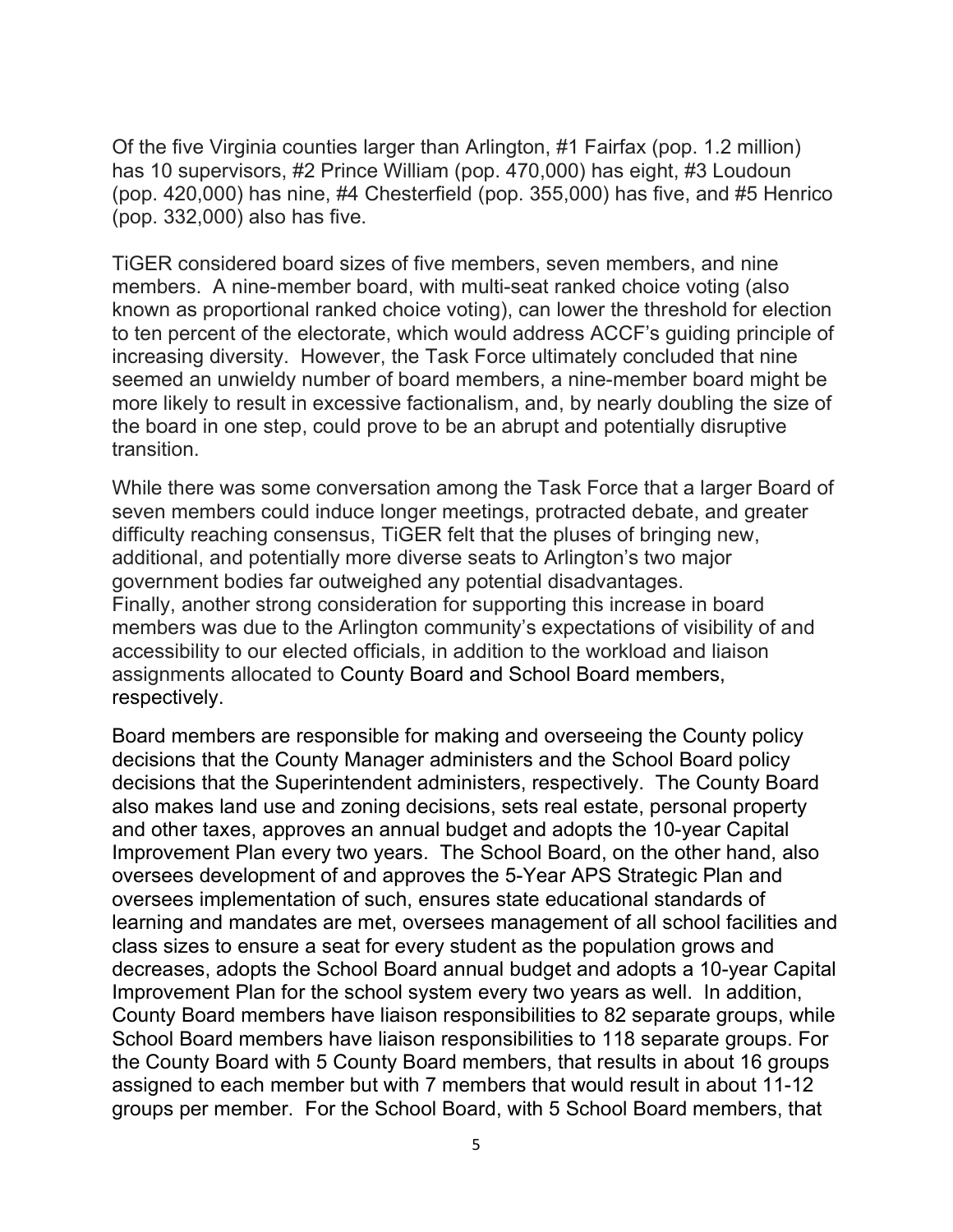represents about 23 groups assigned to each member, but with 7 members that would result in 16 groups assigned to each member (liaison assignments for the County and School Boards are included in the Appendices).

EXPECTED OUTCOMES:

Expanding each Board from five to seven members will:

1—Provide the voices, values and contributions of two additional Arlington citizens to the elected bodies of Arlington County Government and Arlington Public Schools.

2– More County Board and School Board members should provide the public better and easier access to their elected officials.

3–Bring Arlington more closely in balance with the size of governing bodies relative to population in surrounding DMV localities and in counties across the Commonwealth of Virginia.

4–Allow the large and growing amount of day-to-day Board work, as well as the large and growing number of regional and local liaison responsibilities, respectively, to be divided among a greater number of Board members, thus helping to ensure that that work is adequately addressed, as well as assisting individual Board members in meeting their responsibilities and providing better work/life balance through broader sharing of responsibilities.

5–Facilitate opportunities for individual Board members to focus more deeply on certain policy areas and operational concerns, rather than being stretched so thin that only broad, general knowledge of County and APS government is feasible.

6–Increase costs modestly (relative to overall respective budgets) to the annual County Board and School Board office budgets as a result of salary, benefits and office supplies for two additional County Board and two additional School Board members. Additional office space/work stations and support staff will also be needed for each new member, consistent with the practice of each body.

#### $\triangleright$  LEGAL AND OTHER CHANGES NEEDED TO IMPLEMENT THIS RECOMMENDATION:

County Board—

The Code of Virginia, Chapter 7, is the state statute that governs the County Manager Plan of Government, which applies only to Arlington County.

Article 2, Section 15.2-702. County Board; membership, terms, chairman, etc. provides in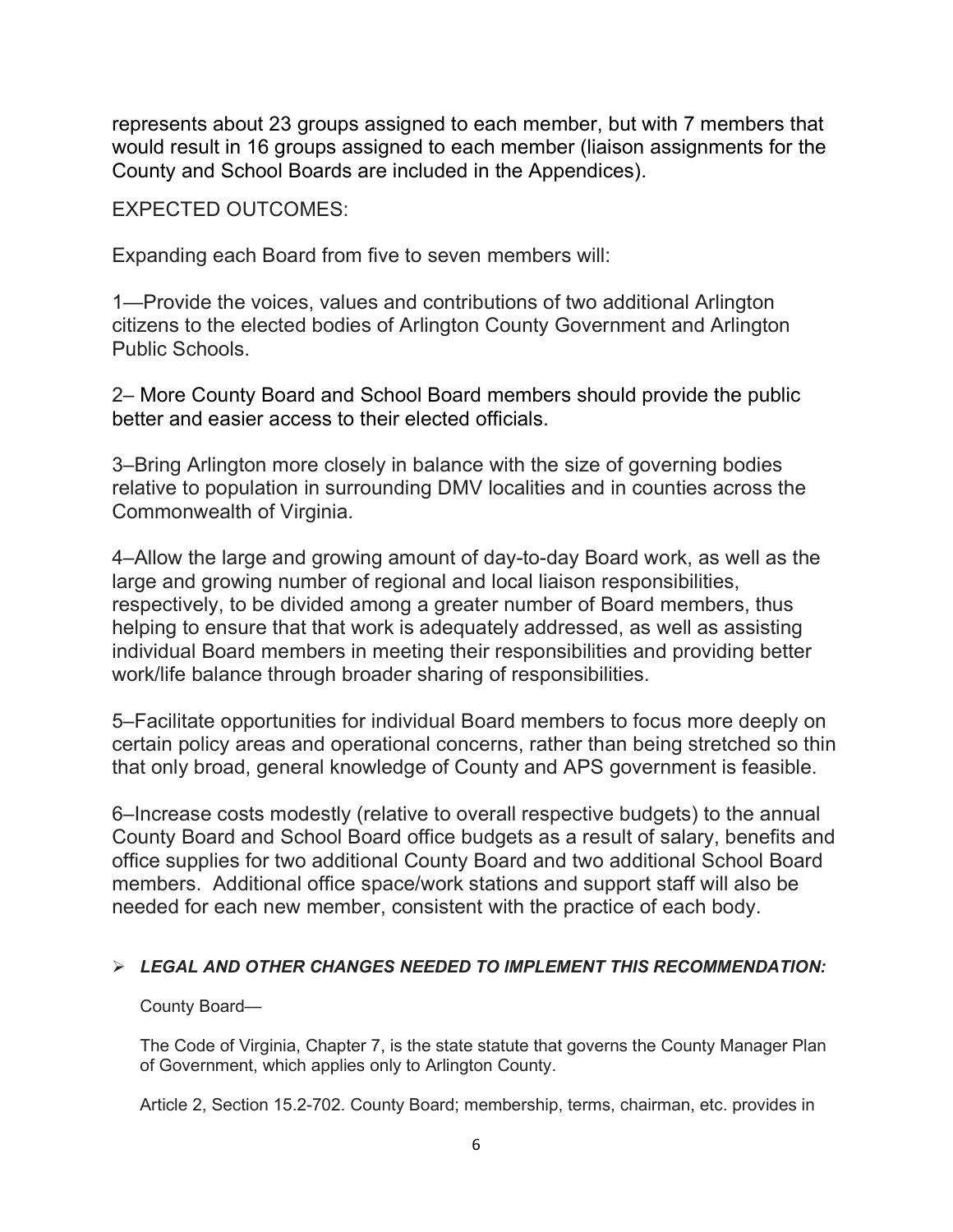pertinent part as follows:

Under the county manager plan, all of the legislative powers of the county, however conferred or possessed by it, shall be vested in a board of FIVE members to be known as the county board ("the board").

Accordingly, this statute would require an amendment to the Code to be passed by the Virginia General Assembly (both the State Senate and the House of Delegates) and signed by the Governor that would change the word "five" to "seven," thus making the change mandatory upon enactment

#### School Board—

It appears that the change to seven board members for the School Board falls under the County Board's authority and there would be no legal code change (with one possible small exception noted in the analysis below) required to increase the Arlington County School Board to a seven-member board per The Code of Virginia<sup>2</sup>, Title 22.1. Education » Chapter 5. School Boards; Selection, Qualification and Salaries of Members » Article 4. Selection of School Boards in School Divisions Comprised of Counties Having County Manager or County Board Form of Government » § 22.1-47. Composition of boards; appointment and terms; tie breakers

The Code referenced above reads as follows:

§ 22.1-47. Composition of boards; appointment and terms; tie breakers.

A. The school board of a school division composed of a county having a county manager plan form of government provided for in Article 2 (§ 15.2-702 et seq.) of Chapter 7 of Title 15.2 shall be composed of not less than three nor more than seven members who shall be chosen by the board of county supervisors. The exact number of members shall be determined by the board of county supervisors. Each member shall be appointed for a term of four years, provided that initial appointments may be for such terms as will stagger the expiration of terms and that appointments to fill vacancies other than by expiration of term shall be for the unexpired term. The governing body of the county may also appoint a resident of the county to cast the deciding vote in case of a tie vote of the school board as provided in § 22.1-75. Each tie breaker, if any, shall be appointed for a four-year term whether the appointment is to fill a vacancy caused by expiration of term or otherwise. Notwithstanding any contrary provisions of this section, any such county may have an elected school board pursuant to Article 4.1 (§ 22.1-47.1 et seq.).

It is particularly important to note the last sentence of  $\S 22.1-47.3$ . "Transition from appointed to elected school board" (under Article 4.1), which states the following: "The requirement of subsection B of  $\S$  22.1-57.3 that the same number of members of the governing body and school board be elected at each November election shall not be applicable."

However, even more interesting is:  $\frac{22.1 - 47.4}{1}$  (under Article 4.1 as well) "Benefits, expenses, and reimbursements for the school board members of certain county.", where a reference to specifically a "five" member school board is made; hence, assuming that this would have to change if the Arlington County Board moved to increase the School Board to

<sup>2</sup> https://law.lis.virginia.gov/vacode/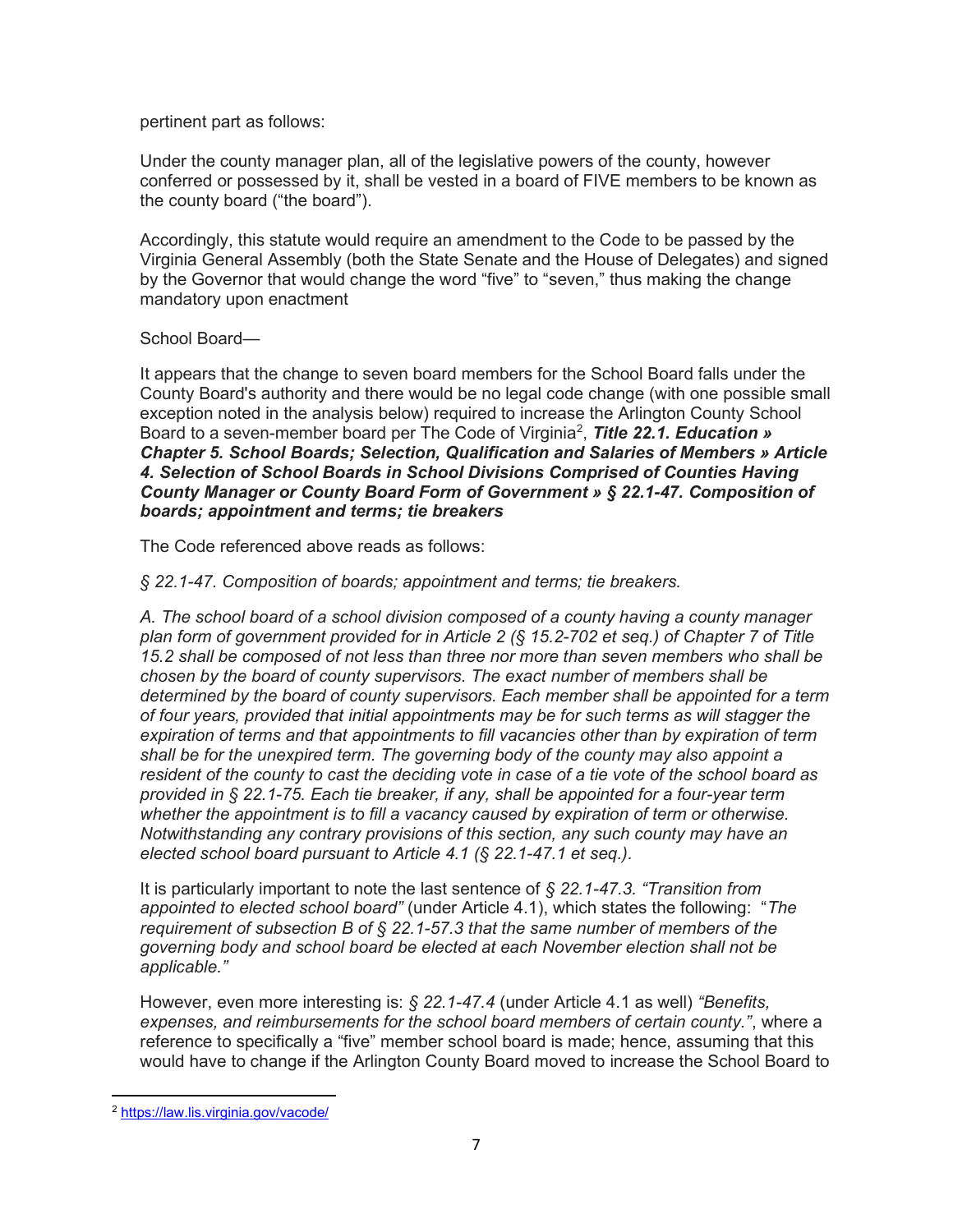a seven-member board. (Also Title 22.1. Education » Chapter 5. School Boards; Selection, Qualification and Salaries of Members » Article 1. General Provisions » § 22.1-32. Salary of members; F.1., mentions a five-member school board as it relates to the county manager plan of government.) We recommend legal consultation to provide affirmation of the above analysis.

Another Virginia Code that helps to lend context to the above is: -Title 22.1 Education, Chapter 5., Article 4.1, § 22.1-47.3. Transition from appointed to elected school board.

### RECOMMENDATION 2: Increase the salaries of County Board and School Board members to attract a wider range of candidates.

As of the April 2020 Census, Arlington County is an urban community with a population of 238,643 and a demographic composition of White (61.4%), Black or African American (9.7%), Hispanic (15.6%), and Asian (11%). $^3$  There are 42 schools and school programs and a projected student population for FY 2022 of  $26,895.^4$ 

The scope and complexity of managing both the county and the school system are already large and continue to grow. Yet, the resources provided to attract diverse and high caliber individuals to fill the local elected positions have lagged behind. This is particularly the case for the School Board, whose members receive lower levels of financial support. Although the county has benefitted from the services of those who have served to date in each of these capacities, the number of people interested in assuming these civic services is regularly small and lacking in diversity.

Although County Board membership is officially "part time", Board members (as noted in the prior recommendation) are responsible for making and overseeing the County policy decisions that the County Manager administers. The Board also makes land use and zoning decisions, sets real estate, personal property and other taxes, approves an annual budget and adopts the 10-year Capital Improvement Plan every two years. In addition, as already noted, Board members have liaison responsibilities to 82 separate groups. These include Standing Advisory Commissions (38), Ad Hoc Advisory groups (4), Quasi-judicial groups (7), regional bodies and their sub-bodies (15), Business Improvement Districts and Partnerships (6), Community groups (11) and miscellaneous (1). Group assignments are generally split equally among the Board members, with the Chair taking somewhat fewer. With 5 Board members, that represents about 16 groups per person; with 7 members that averages about 11 per member.

<sup>3</sup> United States Census Bureau Quick Facts: Arlington, Virginia

https://www.census.gov/quickfacts/arlingtonCountyvirginia

<sup>&</sup>lt;sup>4</sup> APS Quick Facts <u>https://www.apsva.us/wp-content/uploads/2022/01/APSQuickFacts-update0122.pdf</u>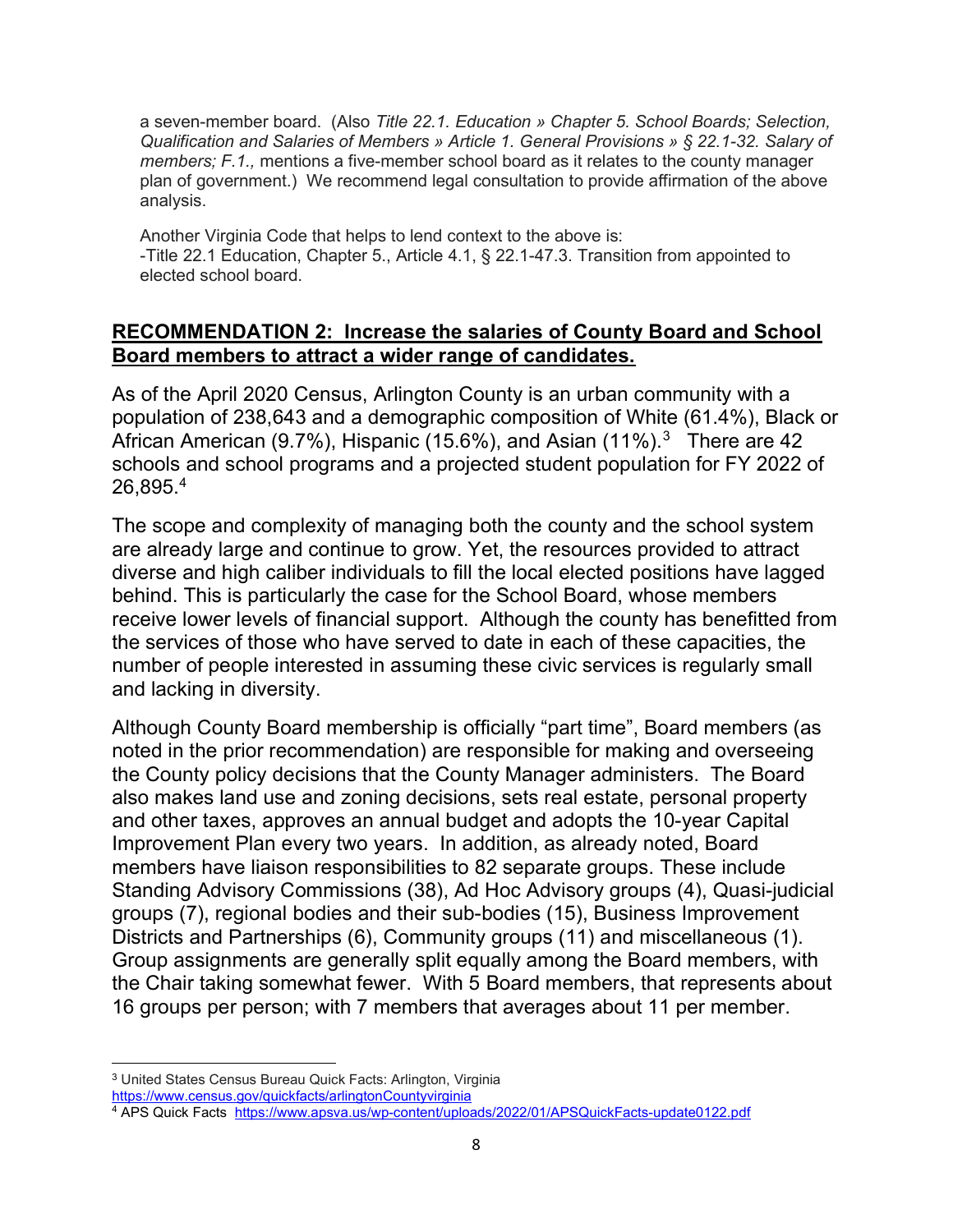Although School Board membership is also officially considered "part time", Board members have a broad range of responsibilities. Those include setting system policies, appointing the Superintendent and monitoring implementation of the policies, adopting an annual budget and a 10-year Capital Improvement Plan every two years (in concert with the County Board), and maintaining links with all Arlington parents and relevant organizations pertaining to public education in Arlington, in addition to other responsibilities. As has been mentioned previously, School Board members have liaison responsibilities to 118 separate groups. These include Standing Advisory Committees (13), School Board Subcommittees (2), Individual Schools and Programs (43), and Arlington Civic Associations (60). As with the County Board, group assignments are generally split equally among the Board members, with the Chair taking fewer assignments. With 5 Board members, that represents on average 23 assignments per member; with 7 members that would average about 16-17 assignments per member. In short, all these elected positions are, or are close to being, full time jobs with broad responsibilities. Yet neither their salaries nor their staff support, particularly in the case of the School Board, is keeping pace with the scope and depth of their duties. This poses challenges for the effective management of the County and the Schools and discourages a broader range of individuals from wanting to assume those responsibilities.

As a result, we recommend that the County Board continue the phased in implementation of County Board member salary increases towards the new cap of \$89,951 for County Board members and \$95,734 for the Chair. We are pleased to see progress here in this year's adopted budget.

We recommend that the salaries of School Board members be substantially increased over their current levels of \$25,000 for members and \$27,000 for the chair, since these levels are much too low in light of the responsibilities involved and the inequity in comparison to County Board member salaries. The maximum cap should be raised in the first year legally allowable to, at minimum, a "livable wage" matched to the area's median income.

For both Boards, members should continue to be allowed to earn outside income, assuming the performance of the associated duties does not interfere unduly with Board responsibilities and that all applicable ethics and financial disclosure rules are followed.

County Board facts:

- Under state law, new maximum salary levels can only occur once every four years, when two members of the Board (40%) are standing for election.
- In June 2019, the County Board voted to set a new salary cap for Board members that would go into effect in January 2020 and remain the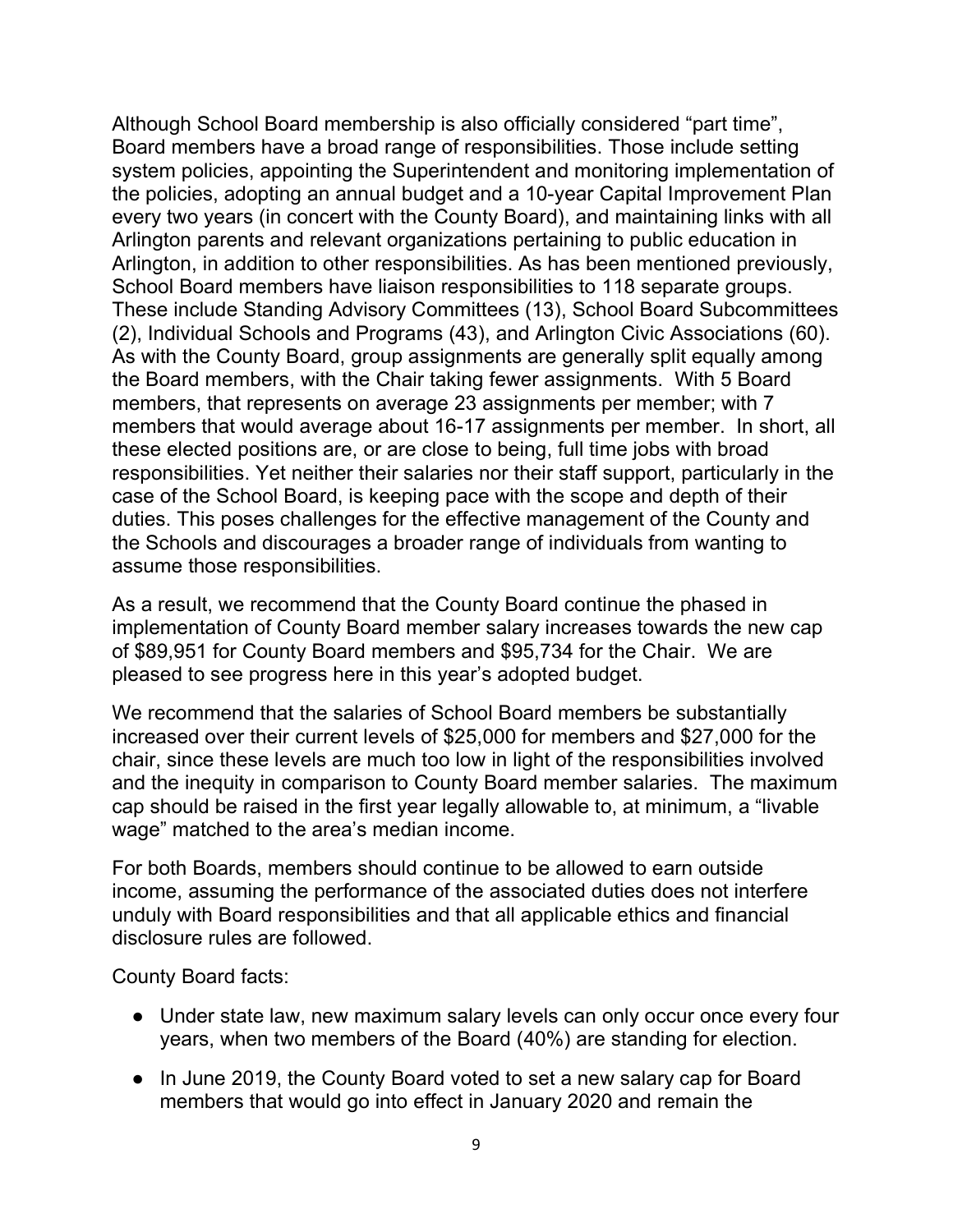maximum cap for at least four years. They had not voted to increase the cap since 2011.

- The County 2021 adopted budget included a 3-year phase in to reach these levels, but no increases were adopted in 2021 in light of the pandemic.
- They set the cap at 100% of the Individual Area Median Income for the Greater Washington Area, which is \$89,951 for members and \$95,734 for the Chair. The previous caps were \$57,337 and \$63,071 respectively, which were determined to be below the average salaries of jurisdictional comparators in the DC area.
- A separate vote is needed to actually increase the salary levels in a given year.
- In the County Board's adopted 2023 budget, Board members' salary increases were included.

School Board facts:

- Under state law, the School Board can only set new salary levels every four years, when two of the five members of the Board are standing for election.
- Establishment of the salary increase for the School Board must be made by July 1st of the year when two of the five members are to be elected in the November general election. The assumption is it would be adopted as part of the budget for the following school year.
- The last salary increase was adopted in 2016 and at the time was capped at \$25,000 by Virginia Code. That Code has since been changed.<sup>5</sup>
- School Board members are currently paid \$25,000 a year, with the Chair being paid \$27,000.

# EXPECTED OUTCOMES:

1-Salary levels that are more consistent with jobs in the DMV area will make these elected positions more attractive and accessible to a wider cross-section of residents.

<sup>5</sup> https://www.insidenova.com/news/arlington/arlington-school-board-pay-to-bump-up-in-2017/article\_04945284-0184- 11e6-a2e7-

e7c65fda093c.html#:~:text=Board%20members%20in%20early%20April%20signaled%20their%20intent,Arlington%2 0School%20Board%20under%20the%20Code%20of%20Virginia.; https://www.insidenova.com/headlines/governorsigns-bill-on-arlington-school-board-salary-levels/article\_527befb8-0bd1-11e7-8905-1b55ac6b17cb.html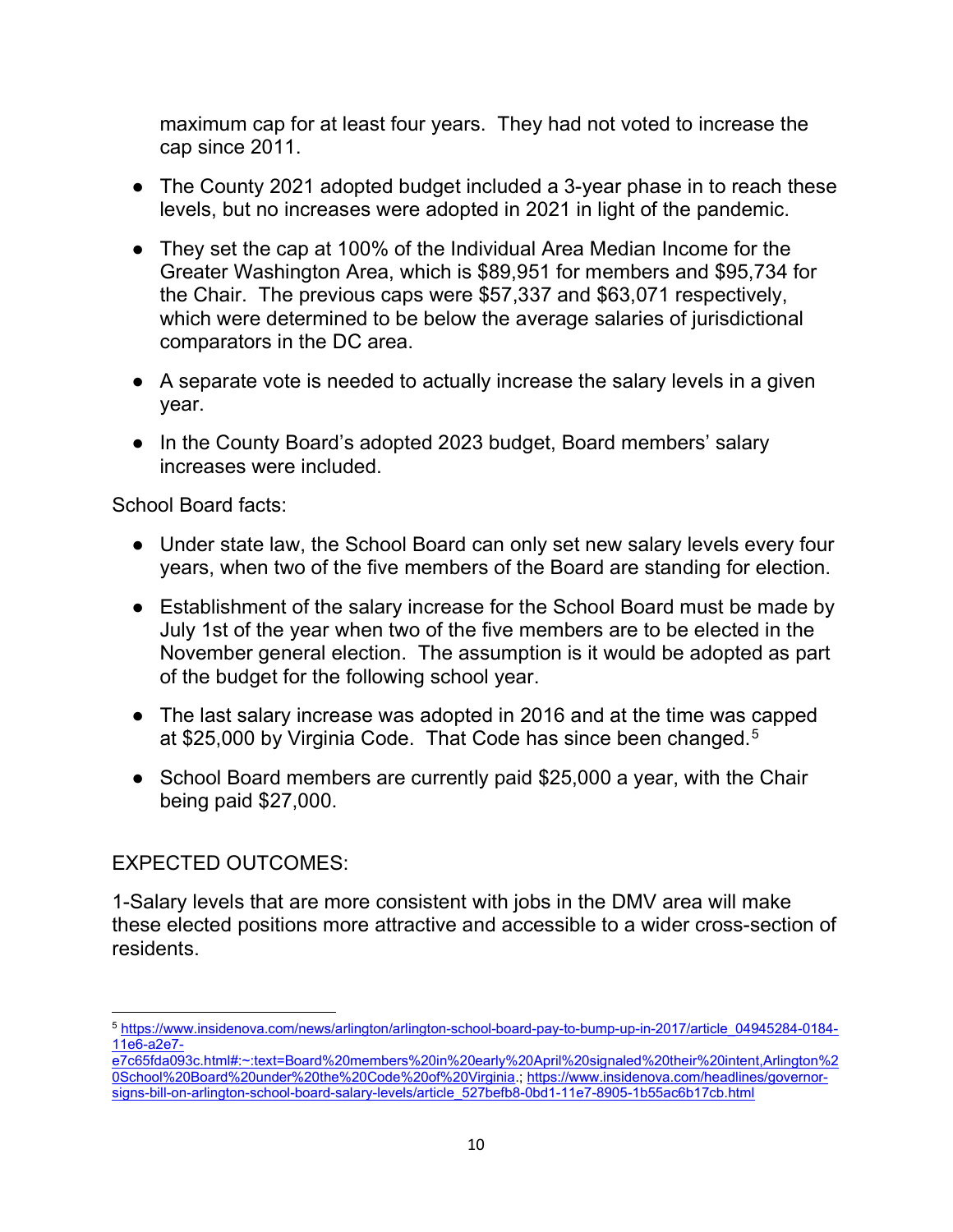2-It will benefit the whole county to attract and retain candidates and elected officials from a wider band of backgrounds and financial circumstances. This will be especially true for candidates for the School Board, who will be more incentivized by a "livable wage" than the current low salary levels.

3-More equitable salaries align with our county values. Equity is an important value in Arlington, and it is inequitable to pay School Board members so much less than County Board members, when all these positions are much closer to being full time than they were in earlier years.

4-There are increased budget implications for increases in salaries – (which would be increased further with 7 member boards).

#### $\triangleright$  LEGAL AND OTHER CHANGES NEEDED TO IMPLEMENT THIS RECOMMENDATION:

State laws regulating the level and timing of salary increases for County Board and School Board members should be eliminated. Maximum salary levels and implementation timing for each Board need to be decided by the respective Boards, based on county and school needs and supported by the annual budgets.

VA Codes<sup>2</sup> that reference salaries for respective Boards:

Title 15.2. Counties, Cities and Towns » Chapter 14. Governing Bodies of Localities » Chapter 14. Governing Bodies of Localities » Article 1.1. Salaries

Title 22.1. Education » Chapter 5. School Boards; Selection, Qualification and Salaries of Members » Article 1. General Provisions » § 22.1-32. Salary of members

### RECOMMENDATION 3: Maintain At-Large Seats for the Election of the County Board and the School Board Members.

TiGER considered hybrid models for electing County Board and School Board members, with two members elected at-large and five members elected in separate districts, as well as three members elected at-large and four members elected in separate districts. Strictly district models were also considered early on in discussions.

Some advantages to a hybrid system with districts that were identified during our deliberations were:

A hybrid system would combine the best features of both at large and district elections. At large members, elected by the entire County electorate, would be accountable to all County voters, while having several members elected by district may lower financial and other political barriers to entry for aspiring candidates and allow voters from particular geographic communities to more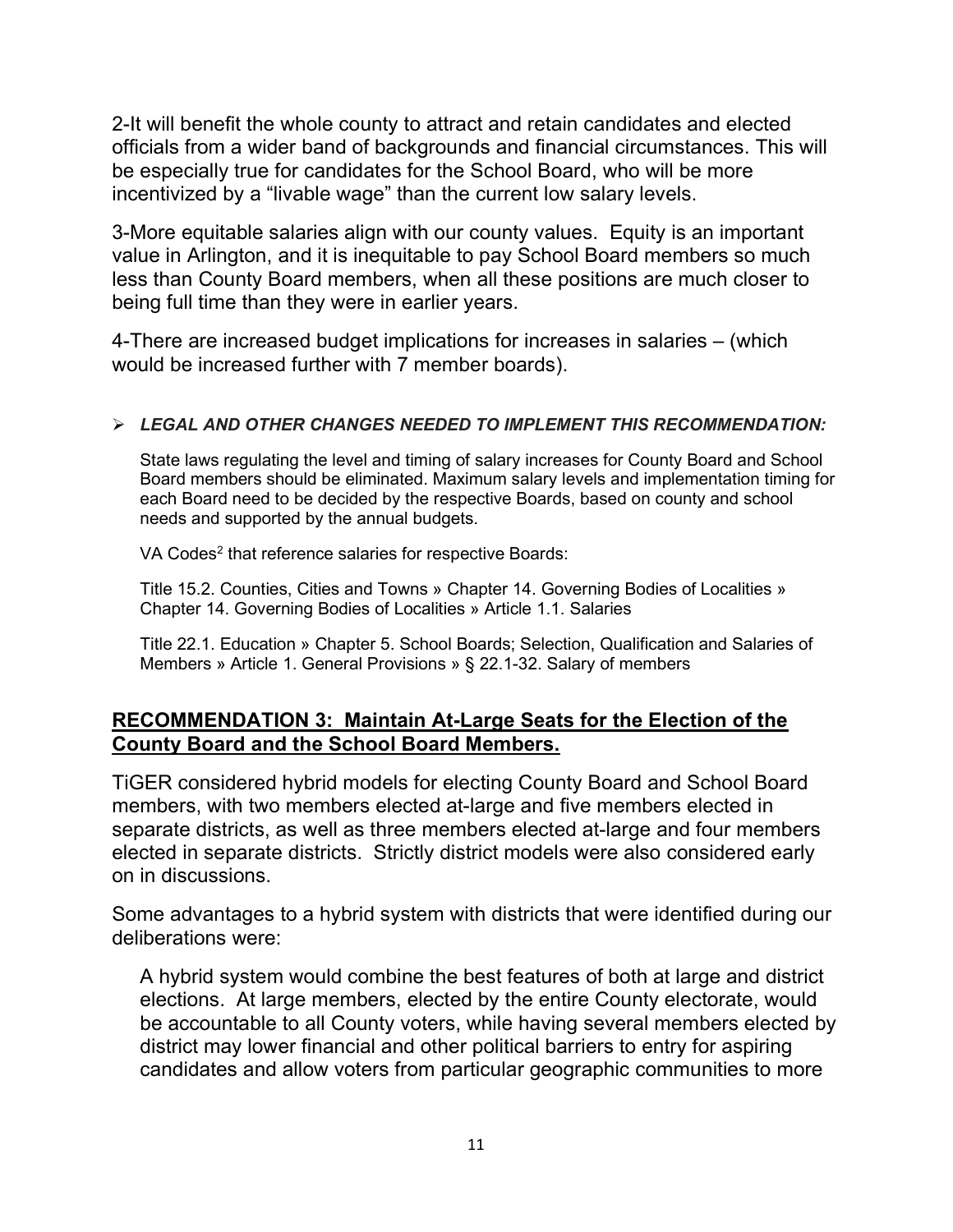likely be represented and potentially feel more connected and engaged with their local government officials.

Districts would decrease barriers to running, as candidates would not have to campaign across Arlington and its 200,000+ residents, but within a more limited area and one with which they may be more familiar. Districts could create a closer, more accountable relationship between elected officials and their constituencies, as residents would be able to identify which Board member specifically represents them, and Board members would represent fewer people (vs. an at-large Board, where every member is supposed to represent everyone in the County). Depending on how the districts are drawn, districts could have the potential to increase diversity by creating districts with concentrations of certain underrepresented groups. Shifting to districts would be likely to address any legal issues raised by at-large plurality voting and fend off any potential legal challenges.

However, our analysis revealed considerable disadvantages to hybrid/district options.

2021 U.S census data indicates that the four largest ethnic groups in Arlington, VA are White (61.4%), Hispanic (15.6%), Asian (11.0%), and Black or African American (9.7%).<sup>6</sup> Minority populations in Arlington are so small and are distributed throughout the County in such a way that it would be difficult to create districts that would result in enhanced diversity of representation on the Boards.

It is important to recognize that in Arlington various racial, ethnic or other underrepresented groups are not sufficiently geographically concentrated to have significant influence in district-based elections and therefore district elections may not lead to significant increases in diversity on the Boards. An extremely useful presentation of residential patterns is found at https://statisticalatlas.com/county/Virginia/Arlington-County/Race-and-Ethnicity#data-map/tract, which suggests the difficulty of creating districts likely to elect underrepresented group members in proportion to their fraction of the overall population, with the possible exception of a carefully drawn Latinoopportunity district in the southwest part of the County.

District lines would need to be drawn both initially and at least decennially thereafter. Drawing district boundaries requires that those doing the drawing determine the most important factors for determining districts. This may mean weighing whether to promote the concentration/representation of one racial or ethnic group over another, as well as balancing the representation of certain

<sup>6</sup> United States Census Bureau Quick Facts: Arlington, Virginia https://www.census.gov/quickfacts/arlingtonCountyvirginia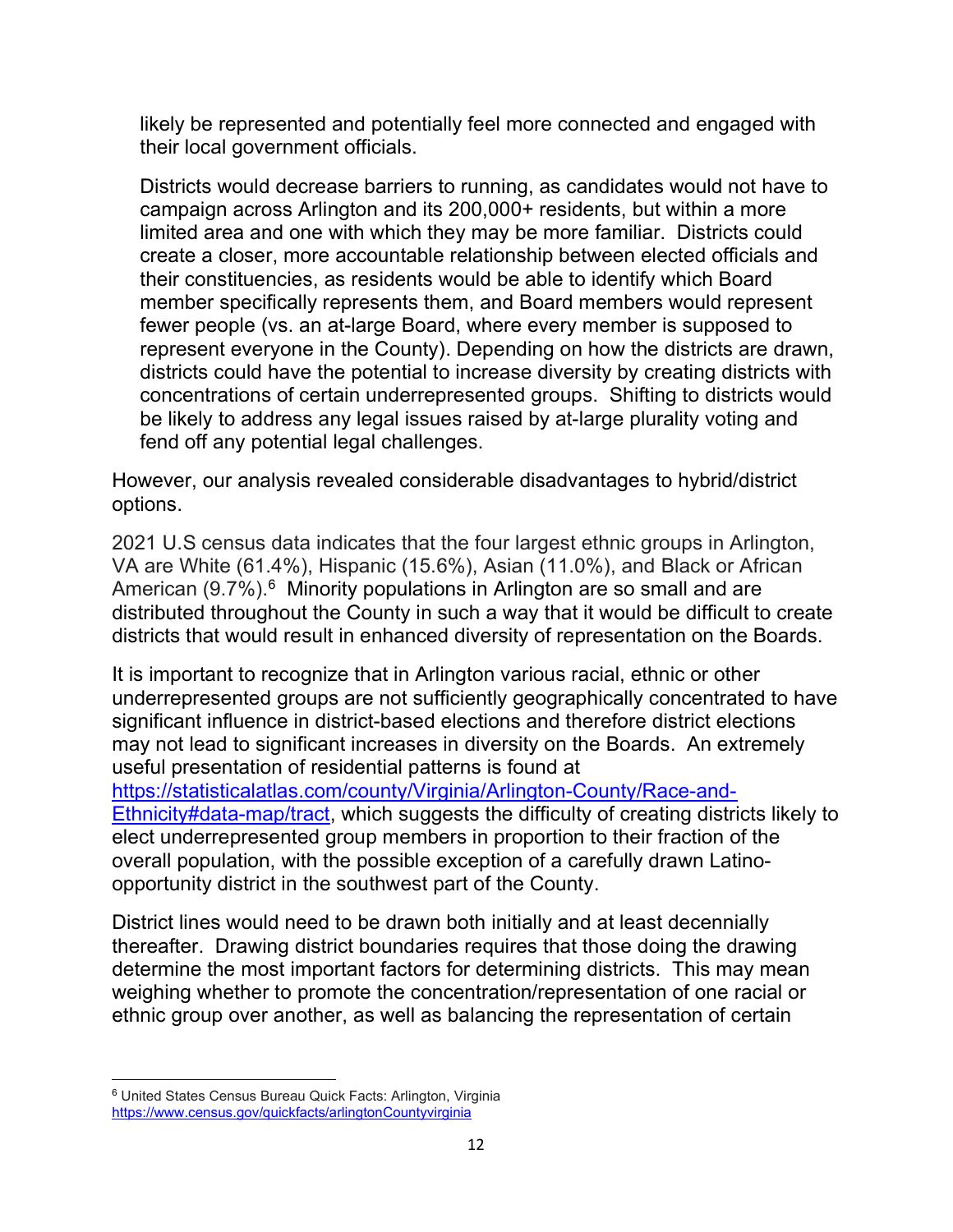groups against neighborhood cohesiveness, school district boundaries, or issueoriented concentrations. This invariably is a divisive process.

Drawing district boundaries for School Board would likely be even more challenging. Having to consider school attendance boundaries would add to the complexity. It also makes for a moving target, as school attendance boundaries change, and not necessary just decennially. Many schools would have two school board representatives.

A district-based system may also skew county governance, by focusing the attention of electeds primarily on their neighborhoods rather than benefits/costs of issues they are considering to the county as a whole. Many other districtbased polities experience parochialism and an effective veto to members for matters in their district. Moving to districts would also have yet another downside: electeds at the end of the decade serve one or three years in newly drawn districts from which they were not elected. As a result, many citizens can go one or three years without having a representative. A current example at the state level is that Loudoun County voters will have no state senator until January of 2024 and here in Arlington newly drawn House District 2 will have no representation until the next elections are held. On balance, then, TiGER looked for ways to avoid or minimize the disadvantages of a hybrid/district system in Arlington while improving diversity of representation. Given that multi-seat ranked choice voting in an at-large system (see Recommendations 5 and 6) has the benefits of districts, but without the disadvantages, TiGER voted to recommend continuing the at-large election of the County Board and School Board.

## EXPECTED OUTCOMES:

1-Since candidates for elected office in Arlington County are currently elected atlarge, there is no expected change in outcomes from this recommendation.

## $\triangleright$  LEGAL AND OTHER CHANGES NEEDED TO IMPLEMENT THIS RECOMMENDATION:

No legal or other changes would be needed to address this recommendation.

### RECOMMENDATION 4: Increase the term of Chairs of the County Board and School Board from the current one-year term to a term of a minimum of two-years, with the ability to extend the term for up to another two years if fellow Board members agree.

TiGER concluded after group discussions that the majority of the Task Force supported the current Boards' Chair selection process. The current process elects the Chair of each Board annually by a vote of fellow Board members,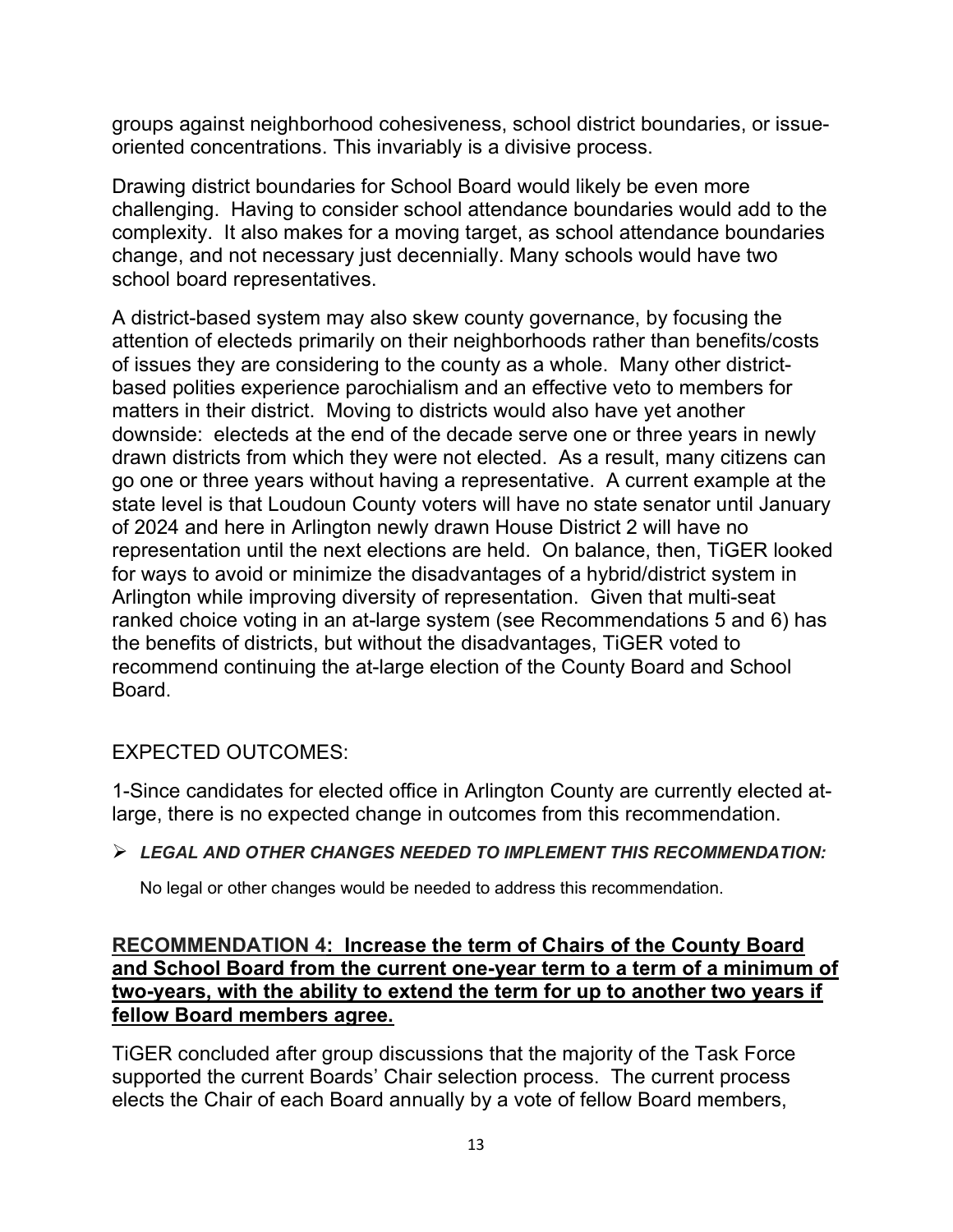respectively. However, there were concerns expressed that the Chair of the County and School Board should be subject to a public election. Since the majority of the Task Force supported the current process of selecting Chairs for the County and School Boards, no recommendations were made to the election process of Board Chairs. The Task Force also discussed the length of terms of County Board and School Board Chairs and voted to recommend extensions of the Chair terms for both Boards. In determining this recommendation TiGER reviewed the term periods of other elected officials in areas contiguous to Arlington County and in the region.

While the Arlington County Board Chair is selected by their peers for a one-year term, other neighboring governmental entities (e.g., Fairfax County, the City of Alexandria, D.C., Montgomery County, MD, etc.) have multi-year terms and are able to wield more significant influence in regional discussions because of their longer tenure and responsibility in their roles. The shorter term for the Arlington County Board chair also limits their ability to form stronger, more meaningful partnerships and strategic relationships with fellow elected officials that could benefit Arlington County residents.

This also holds true for the Arlington School Board Chair. The School Board Chair position is also elected annually by their peers and tradition holds that board members rotate into this position, changing the Chair every year. This is not the case in other neighboring jurisdictions.

In addition, Task Force discussions noted that the Chair of the respective Boards has power over the agenda, and it helps to have a Chair who drives for consensus. Task Force members were concerned that a direct election by voters of the Chair could result in an election of an individual who was not necessarily consensus driven, or who had a very particular agenda that is not one shared by the majority of the Board, potentially causing divisiveness and strain in board work and actions.

Despite concerns about direct election of the Chair, the Task Force did explore how this might work. One option was to have the candidate with the highest number of votes automatically become Chair, and that Chair would then serve in the role for four years. However, there was concern that it should not be assumed that the highest vote getter would necessarily accept the role of Chair, because it is more work, and that it should be a role that requisite time and work is put into. In terms of a direct election of the Chair, the Task Force discussed that Arlington County is unlike many other towns/counties in Virginia in the sense that while it is not small in population, it is small geographically. Therefore, if you were to have direct election of the chair by the public, it may cause divisiveness in the election process if the Chair was running on specific issues or representing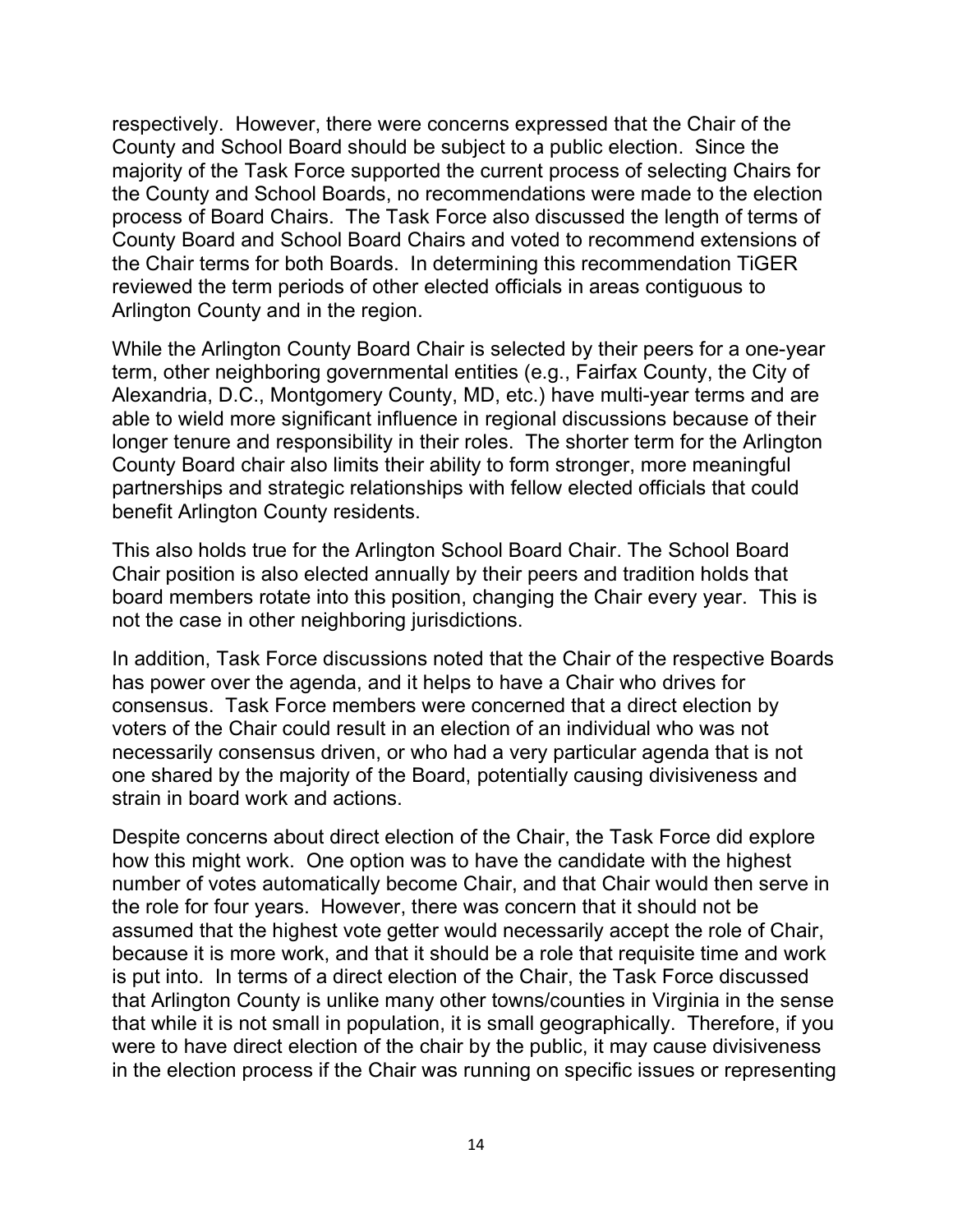a specific group, potentially leading to factions in the election process and ultimately on the Boards, contributing to ineffective governance.

For these reasons, the Task Force agreed to recommend indirect selection of the Chair, as is the current approach, but with a minimum of a two-year term, with possible extensions as agreed by fellow Board members. It was felt that ensuring that the Board Chair served for a minimum of two years would address at least some of the issues caused by a shorter-term limiting influence in the region.

Concerns shared about this recommendation were that direct election by the people of the Chair was preferred because the longer Chair service term being recommended had an impact on board governance and direction and therefore, voters should have a say and decide who will be elected the Chair of each Board, not other board members of the County or School Board. This was not the opinion of the majority of the Task Force; hence the recommendation.

### EXPECTED OUTCOMES:

1-Extending the length of office of the County Board and School Board chairs will facilitate the Chairs forming longer and stronger relationships with other local elected leaders, facilitating longer term projects that are regional in nature but have dividends and benefits for Arlington County, and perhaps exercising more influence in regional discussions because the role is on more of an equal footing with other elected leaders who are serving longer terms.

2-Maintaining an indirect election of the Board Chair will help to ensure that the Chair, who generally serves as the spokesperson of the Board and sets the agendas for the meetings, is generally supported by their colleagues, resulting in a more collaborative and potentially effective Board.

3-Longer terms for Board Chairs will provide easier engagement for the public as they will know who to contact and who is serving as Chair.

#### $\triangleright$  LEGAL AND OTHER CHANGES NEEDED TO IMPLEMENT THIS RECOMMENDATION:

The following Virginia Codes<sup>2</sup> would need to be amended to allow for longer Chair terms, or the County and School Boards would need to be very intentional in having the formality of a vote for the second year of a Chair's service.

Title 15.2. Counties, Cities and Towns » Subtitle I. General Provisions; Charters; Other Forms and Organization of Counties » Chapter 7. County Manager Plan of Government » Article 2. General Powers; County Manager Plan » § 15.2-702. County board; membership, terms, chairman, etc.

Under the county manager plan all of the legislative powers of the county, however conferred or possessed by it, shall be vested in a board of five members to be known as the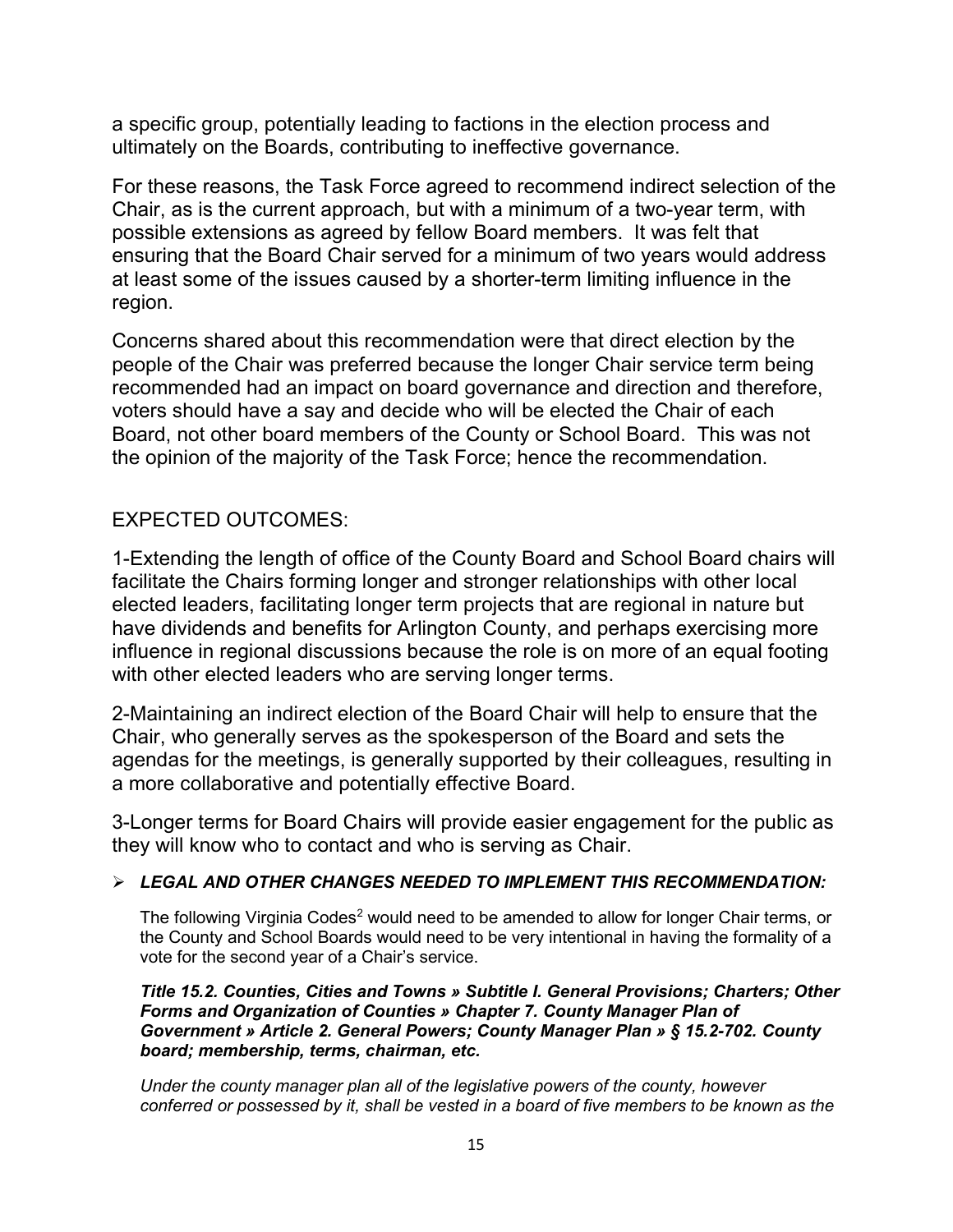county board ("the board"). The members of the board shall be elected in the manner hereinafter provided for terms of four years. The board shall elect one of its members as chairman, who shall preside over its meetings. The chairman shall be elected by the board annually and any vacancy in the office shall be filled by the board for the unexpired term. The chairman has the same powers and duties as other members of the board with a vote but no veto and is the official head of the county. With the exception of those officers whose election is provided for by popular vote in Article VII, Section 4 of the Constitution of Virginia, board members shall be the only elective county officials. The board shall be a body corporate and as such has the right to sue and be sued in the same manner as is now provided by law for boards of supervisors.

Title 22.1. Education » Chapter 7. General Powers and Duties of School Boards » § 22.1-76. Chairman; clerk; vice-chairman; deputy clerk; terms; compensation and bonds of clerk and deputy clerk; officers ineligible to serve as clerk and deputy clerk; approval of division superintendent's designee

A. Except as provided in § 22.1-57.3:3, at its annual meeting each school board shall elect one of its members as chairman, shall approve a designee of the division superintendent to attend meetings of the school board in the absence or inability to attend of the superintendent and on recommendation of the division superintendent shall appoint a clerk of the school board. The school board may also elect one of its members as vice-chairman and may appoint a deputy clerk who shall be empowered to act in all matters in case of the absence or inability to act of the chairman or clerk, respectively, or as otherwise provided by resolution of the school board. The term of the chairman, clerk and any vice-chairman and deputy clerk shall be one year.

## RECOMMENDATIONS ADDRESSING ARLINGTON COUNTY'S METHOD OF ELECTIONS

### RECOMMENDATION 5: Replace the current plurality method of electing both boards with multi-seat (also known as proportional) ranked choice voting.

Recommendation 1 of our report discusses the positive outcomes TiGER expects from expanding the Boards memberships. As noted there, expansion by itself would not necessarily yield increased diversity and representation of currently underrepresented Arlington communities. Nor would ranked choice voting by itself necessarily have this result with the current system of maximally staggered terms.

Ranked choice voting alone, without changing the staggered terms/partisan primary system now in use, would however protect against an eccentric candidate gaining office in an election in which several more broadly acceptable candidates split the 'normal' vote. This is a plus, and it is the reason that Virginia's Republicans have used it in their recent primaries (Governor, and upcoming House of Representatives 10) and Arlington's Democrats have been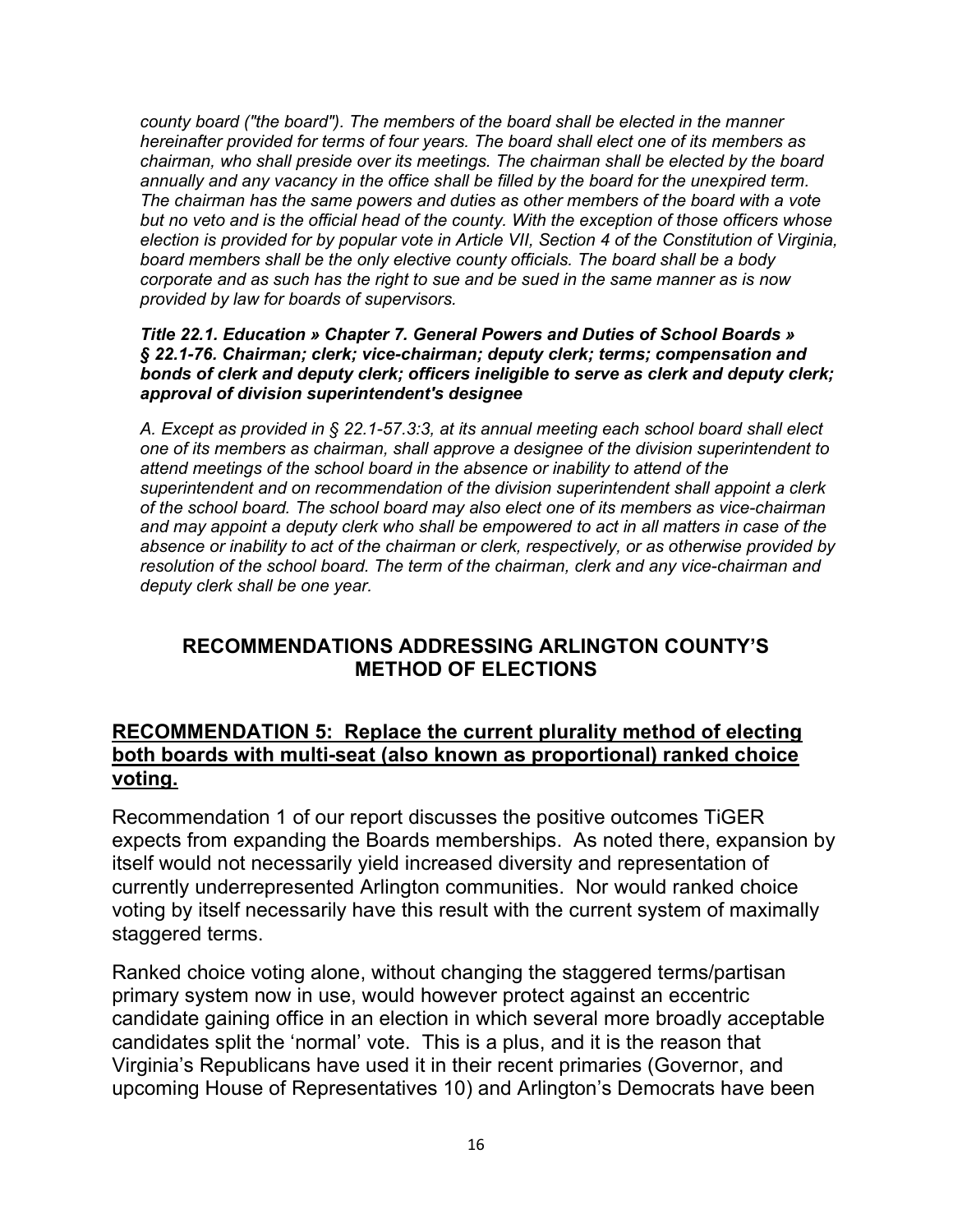using it in their School Board Endorsement Caucuses and in their most recent special election primary for the County Board.

Ranked choice voting has other important benefits. The quality of campaigns is improved because of the drawbacks of candidate attacks. Every candidate seeks to be ranked 2nd and 3rd by their rivals' voters thereby encouraging positive campaigning and a focus on issues and concerns of voters. Ranked choice voting provides voters with more power because they can give more information regarding their candidate choices and preferences on their ballot. This method does have the consequence of necessitating more candidate research effort by voters.

The current system in Arlington County of plurality voting has challenges: candidates attack each other's character; multi-candidate elections can result in someone getting elected who is opposed by the majority of voters; voters often feel led to strategically vote so their vote won't be "wasted" on a long-shot candidate; fewer elections are competitive; and diversity of electeds is not promoted. Ranked choice voting alone, as mentioned, would address these current election problems, except for the latter.

Multi-seat (or proportional) ranked choice voting of Board members is the election system most likely to increase diversity of candidates and Board members.

As described by the nonpartisan organization FairVote which seeks better elections for all and advocates for ranked choice voting: 7

"Proportional ranked choice voting is a way of electing a legislative body like a city council, state legislature, or national Congress - that promotes majority rule and fair representation for all voters. Fair representation means that nearly all voters will help elect a candidate they support, and that different groups of voters will elect winners in proportion to their share of the votes cast.

To vote, a voter chooses their favorite candidate just like they do now. Additionally, they may rank as many or as few other candidates as they want to. Voters can honestly rank their favorite candidate first, their second-favorite candidate second, and so on, without needing to think tactically about who is most 'electable' or whether their vote will be 'wasted.' Ranking a back-up choice can never hurt the chances of a voter's

<sup>7</sup> https://www.fairvote.org/prcv#what\_is\_prcv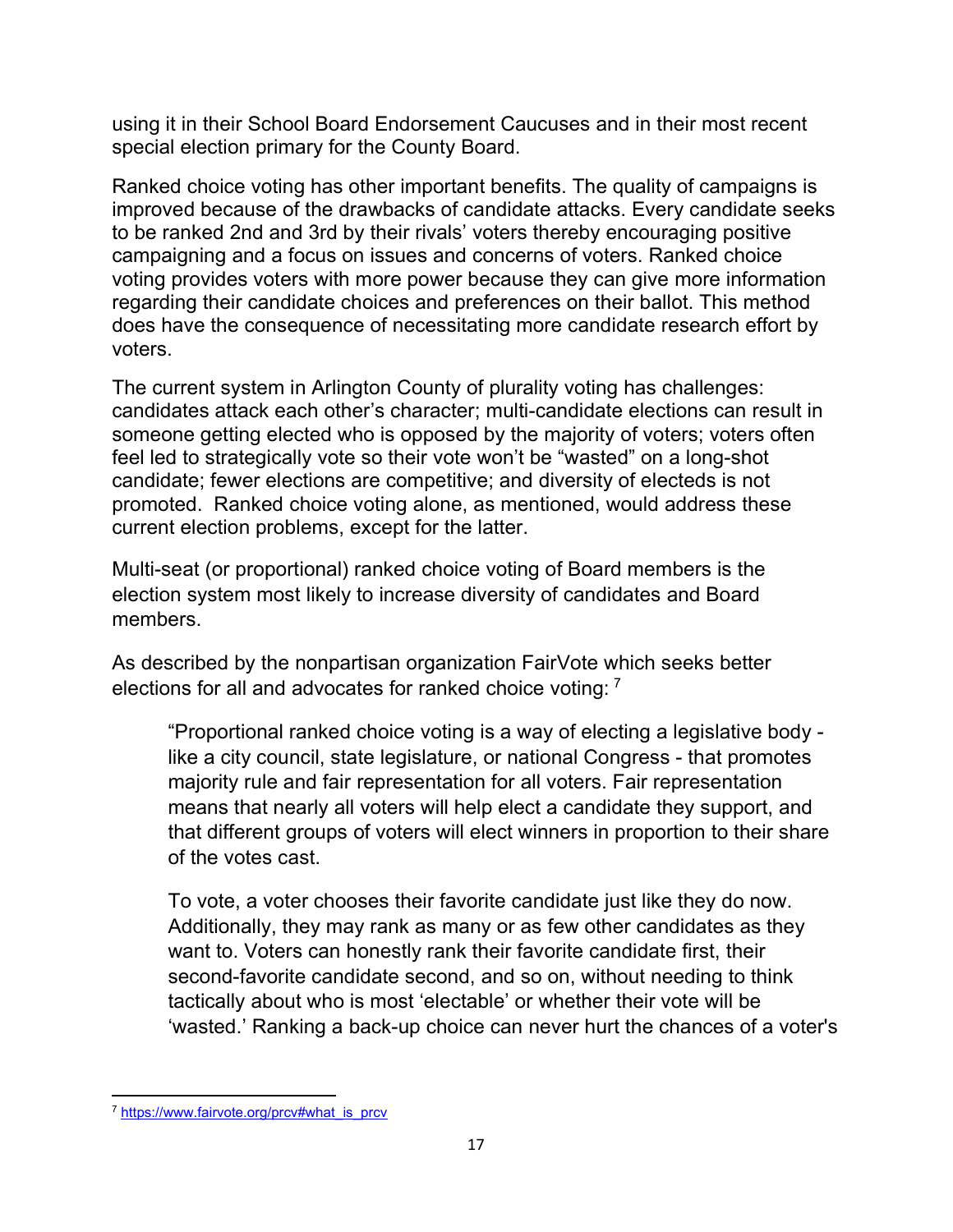favorite candidate winning, so there is no reason for a voter to 'bullet vote' for only one candidate.

Under proportional ranked choice voting, more than one candidate wins. Elections are jurisdiction-wide or in multi-winner districts. That way, elections are not a zero-sum game in which only one group of voters can elect a winner that supports their interests and ideals. The way votes are counted ensures that every sufficiently numerous group of voters will elect winners in proportion to their share of the votes. The majority will elect a majority of seats, but not all of the seats."

Proportional ranked choice voting ends winner-take-all politics and lowers the threshold number of votes needed to win.

By lowering the threshold number of votes to win, it is likely easier for minority communities (racial, ethnic, or other) to elect candidates who represent them. Multi-seat ranked choice voting also allows candidates to seek support from communities of interest across the County, whether or not they are geographically concentrated. Research shows that women will win election at higher rates in multi-winner districts. Multi-seat ranked choice voting also decreases barriers to running for elections. Although seats are all technically at large, lower election thresholds mean an ability for candidates to focus campaigning on groups or specific communities of interest. This responds to two of our conclusion/problem statements noted in our executive summary.

In contrast to districts, proportional ranked choice voting allows the electorate, rather than commission/officials establishing district boundaries, to decide most important factors in determining communities of interest. That is, a voter can decide that the most important factor for their #1 vote is that there is a candidate that would support issues of importance to their specific community or perhaps shares their race or ethnicity and would better represent them. Or they could decide that a particular issue (e.g., development or environmental issues) is the most important factor in their selection of a candidate. Or that a candidate is from their geographic region of the county. Or they can decide all three of these things are important, and vote for their #1, #2, and #3 candidates based on the relative value each of these has to them. Moreover, this alignment can change from election to election – e.g., in some years, a particular issue may be the factor that voters most coalesce around while in other years, it may be geography. This is also responsive to communities of interest which are not residentially concentrated.

Multi-seat ranked choice voting dramatically lowers the threshold for election (the more seats the lower the threshold) and thus, makes more likely the election of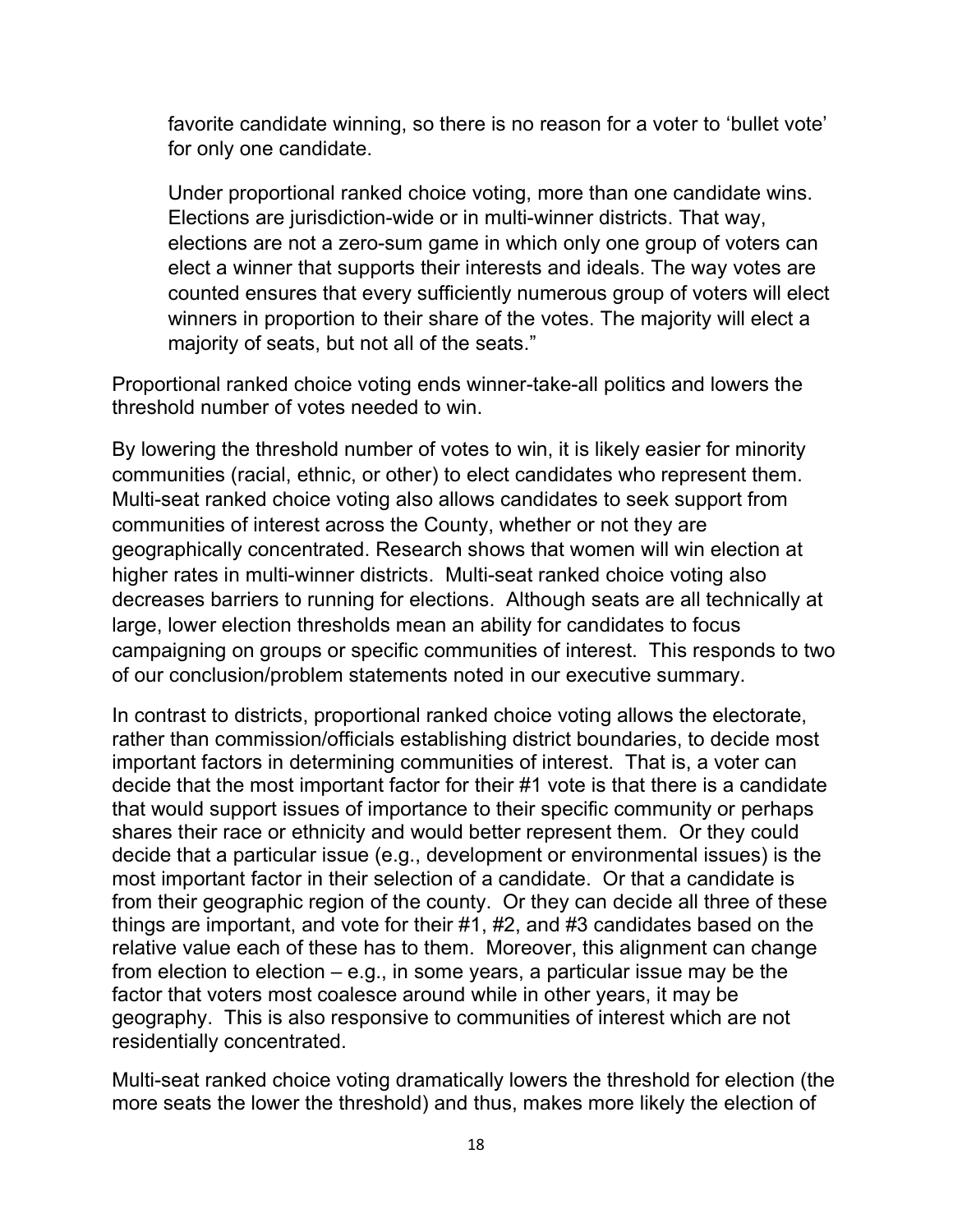members of currently underrepresented communities. Because of this factor, this system is also likely to be more robust in our ability to fend off potential lawsuits with regards to minority voter/candidate representation.<sup>8</sup>

While some of the above discussion emphasizes the positives of synchronizing the terms of all Board members using multi-seat ranked choice voting, TiGER is recommending that Arlington continue to partly stagger the terms, and to elect its Boards in two tranches – 4 County Board members and 3 School Board members in one cycle and two years later in the following cycle – 3 County Board members and 4 School Board members, as noted in Recommendation 6 of this report.

Since this still leads to a multi-seat ranked choice voting scenario if coupled with our recommendation to move to ranked choice voting, this will result in a threshold of votes for election to 20 per cent in the four-person races and to 25 per cent in the three-person races instead of the 12 ½ per cent which would apply in a seven-person race. Some of the advantages which persuaded TiGER to recommend this two-tranche system over one which would be fully simultaneous are: first, it is desirable that the Boards get regular input from the residents on whether their priorities and performance are in alignment with those wanted by the citizens. Biennial elections will provide that responsive feedback (as, to some extent, does the current one at a time four-year terms system). Second, we expect that voters will have an easier time keeping track of their choices if they are choosing for fewer seats in two races than all seven in one.

<sup>&</sup>lt;sup>8</sup> Virginia Voter Rights Act: Text from the relevant Virginia statute:

<sup>§ 24.2-130.</sup> At-large method of election; limitations; violations; remedies.

A. An at-large method of election, including one that combines at-large elections with district- or ward-based elections, shall not be imposed or applied by the governing body of any locality in a manner that impairs the ability of members of a protected class, as defined in § 24.2-125, to elect candidates of its choice or its ability to influence the outcome of an election, as a result of the dilution or the abridgement of the rights of voters who are members of a protected class.

B. A violation of subsection A is established if it is shown that racially polarized voting occurs in local elections and that this, in combination with the method of election, dilutes the voting strength of members of a protected class. For purposes of this subsection, "racially polarized voting" refers to the extent to which the candidate preferences of members of the protected class and other voters in the jurisdiction have differed in recent elections for the office at issue and other offices in which the voters have been presented with a choice between candidates who are members of the protected class and candidates who are not members of the protected class. A finding of racially polarized voting or a violation of subsection A shall not be precluded by the fact that members of a protected class are not geographically compact or concentrated in a locality. Proof of an intent on the part of voters or elected officials to discriminate against members of a protected class shall not be required to prove a violation of subsection A. C. Any voter who is a member of a protected class, as defined in § 24.2-125, and who resides in a locality where a violation of this section is alleged shall be entitled to initiate a cause of action in the circuit court of the county or city in which the locality is located. In such action, the court may, in its discretion, allow a private plaintiff a reasonable attorney fee as part of the costs, if such plaintiff is the prevailing party.

D. Upon a finding of a violation of this section, the court shall implement appropriate remedies that are tailored to remedy the violation.

The California Voter Rights Act, CVRA, has been invoked in a number of California jurisdictions during the last seven or eight years to force them to shift towards use of districts. The general sequence has been demand letters, city councils have responded either by shifting away from their existing at large system in response or getting forced to shift by a court.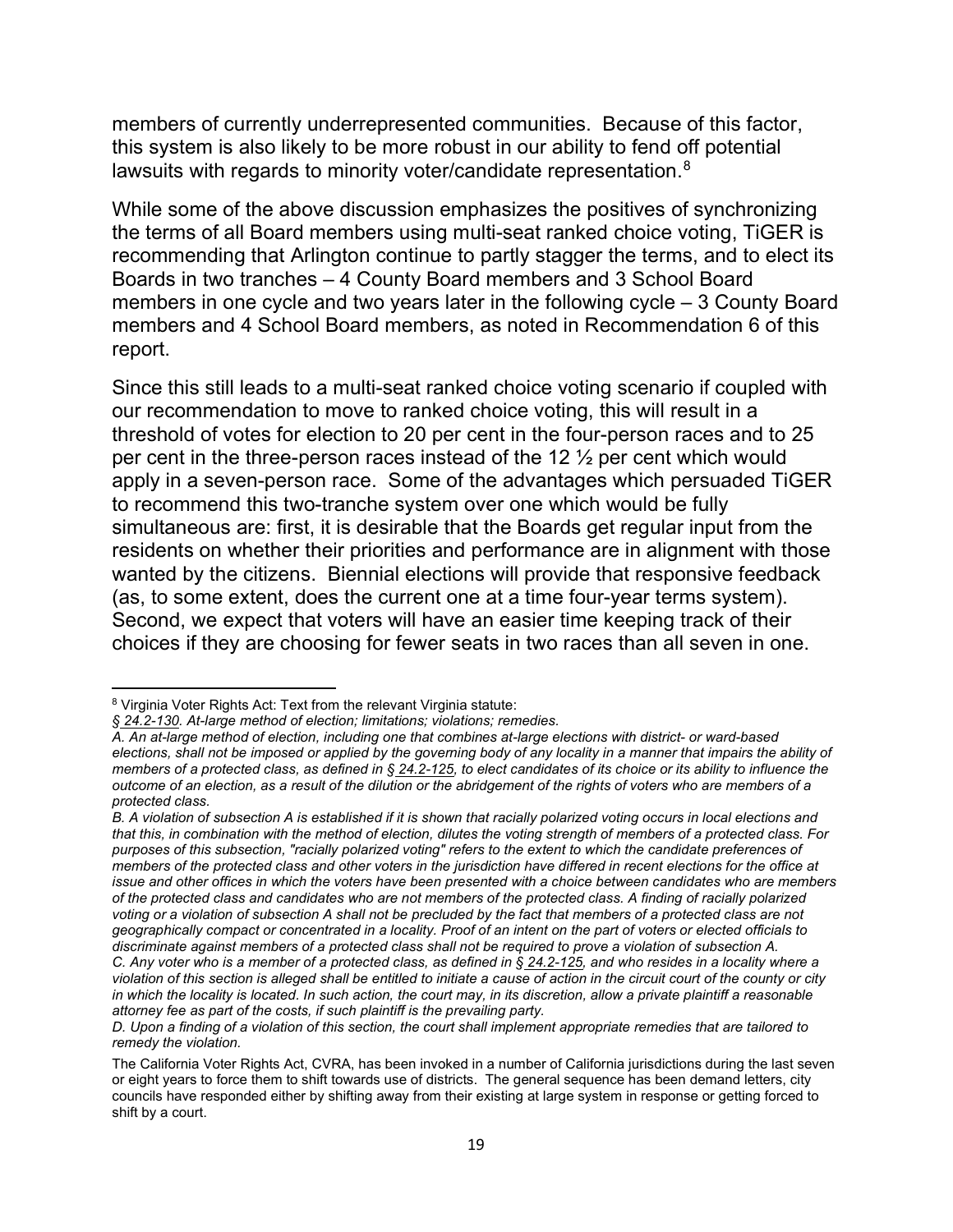Third, and as also noted in Recommendation 6, there was concern about the possibility of significant board turnover at one time during simultaneous elections, leaving a board with mostly or all new board members.

#### Primaries and caucuses in the context of a multi-seat ranked choice voting system:

While we concluded during our initial deliberations that concerns regarding primaries/caucuses are worthy of further examination in optimizing our electoral processes, we did not take a stance on how to address the concerns related to primaries/caucuses. We also noted that there are legal and constitutional challenges to addressing primaries/caucuses. Some consider primaries to be problematic as the number of voters voting in a primary election is consistently much lower than the number of voters who vote in the general elections; therefore, they do not give confidence that their results reflect majority citizen preference. Multi-seat ranked choice allows a jurisdiction to consider dispensing with primaries entirely, which not only gives greater confidence in the results but also saves the jurisdictions the cost of conducting the primary. Another factor to consider when discussing party primaries/caucuses is that the Hatch Act generally prohibits federal employees from running for office in partisan elections, even as an independent. (Advisory opinions from the Office of Special Counsel make clear that an election will be considered "partisan" even if the election is formally nonpartisan - e.g., if any candidate in the race participates in a caucus or receives the endorsement or support of a political party). But the Hatch Act creates an exception for communities in the metro DC area (including Arlington) and certain other localities where there are significant numbers of federal employees. In those jurisdictions, federal employees are allowed to run in partisan elections. However, federal employees still cannot run as partisan candidates or seek the endorsement of a political party without running afoul of the Hatch Act<sup>9</sup>.

Furthermore, despite the above, it was noted that many voters (and their parties) welcome the information from a partisan primary or endorsement caucus of the parties, and partisan nomination processes have a long history in the County.

 $9$  Because the endorsement of the Democratic party is all but required for election in Arlington, and federal employees cannot seek that endorsement, the primary/caucus system effectively excludes federal employees from being elected to office in Arlington – and (because of the difficulty of getting elected as an independent), discourages feds from running from office. From the point of view of the voter, this limits the size of the candidate pool and constrains our choice. Thus, in Arlington retention of the primary/caucus system will act to exclude a significant part of the electorate from running for office and probably has a disproportionate effect on potential candidates from underrepresented racial/ethnic minority groups. For federal employees themselves, it's a big restriction on their ability to take part in County affairs.

Federal employees make up a significant portion of the voting age population in Arlington (It's surprisingly difficult to get precise numbers here, but over 30,000 Arlington residents work for the Federal government and nearly all are citizens https://www.erlichlawoffice.com/arlington-county.html; nationally 18 percent of Federal employees are Black or African American which is about half of the 37 percent of Federal employees who are ethnic minorities.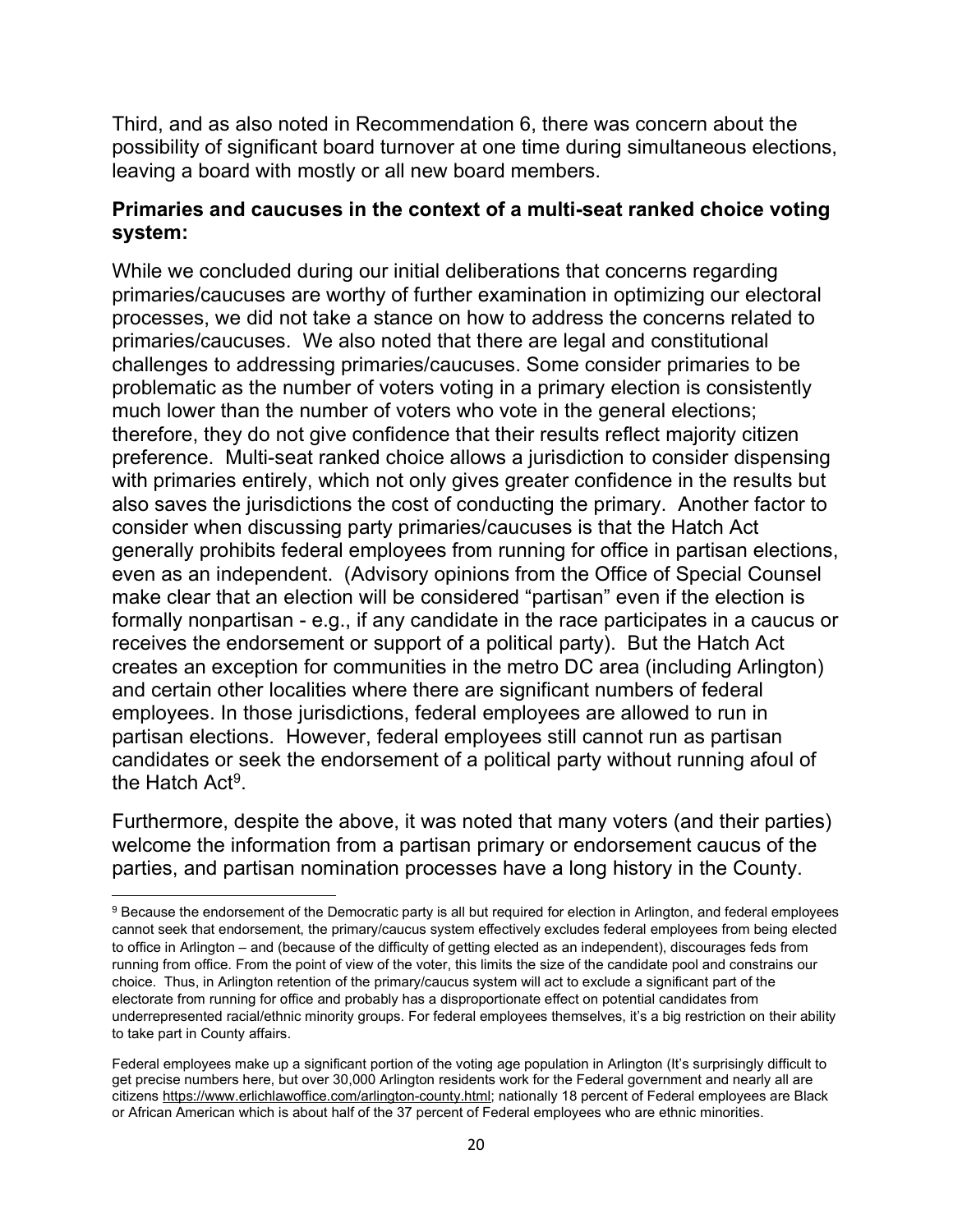Adoption of multi-seat ranked choice voting here would enable the County to consider moving away from primaries if it chooses to do so in the future.

In summary, TiGER voted to recommend Arlington County move to a multi-seat ranked choice voting method, also known as proportional ranked choice voting. We did not take a vote on the issue of partisan primaries and caucuses.

### EXPECTED OUTCOMES:

1-Replacing the current plurality method of electing both boards with multi-seat or proportional ranked choice voting will provide a higher chance of electing diverse candidates.

2-Multi-seat ranked choice voting is expected to engage more minority voters because it provides an incentive for more minority candidates.

3-20% and 25% thresholds for elected seats are expected to attract more voters from marginalized communities increasing voter turnout.

4-Campaigns will be less negative and less personality focused, and more positive and issue focused, since campaigns will not want to run "against" each other because they will want an opportunity to be a voter's 2<sup>nd</sup> choice candidate on the ballot.

5-Positive campaigns are expected to lead to greater voter engagement.

6-There will be no changes to primaries or caucuses; however, opportunities for reform may emerge as a consequence of moving to a multi-seat ranked choice election system.

#### $\geqslant$  LEGAL AND OTHER CHANGES NEEDED TO IMPLEMENT THIS RECOMMENDATION:

The following code allows for ranked choice voting but states in clause B. that members of a county board of supervisors or city council may be conducted by ranked choice voting. It does not mention the School Board elections specifically. We would need to get clarity on whether the code allows for ranked choice voting for School Board elections whether explicitly written or inferred by other sections of the Virginia Code.

#### Title 24.2. Elections » Chapter 6. The Election » Article 4. Conduct of Election; Election Results » § 24.2-673.1. (Expires July 1, 2031) Ranked choice voting

A. For purposes of this section:

"Ranked choice voting" means a method of casting and tabulating votes in which (i) voters rank candidates in order of preference, (ii) tabulation proceeds in rounds such that in each of round either a candidate or candidates are elected or the last-place candidate is defeated, (iii) votes for voters' next-ranked candidates are transferred from elected or defeated candidates, and (iv) tabulation ends when the number of candidates elected equals the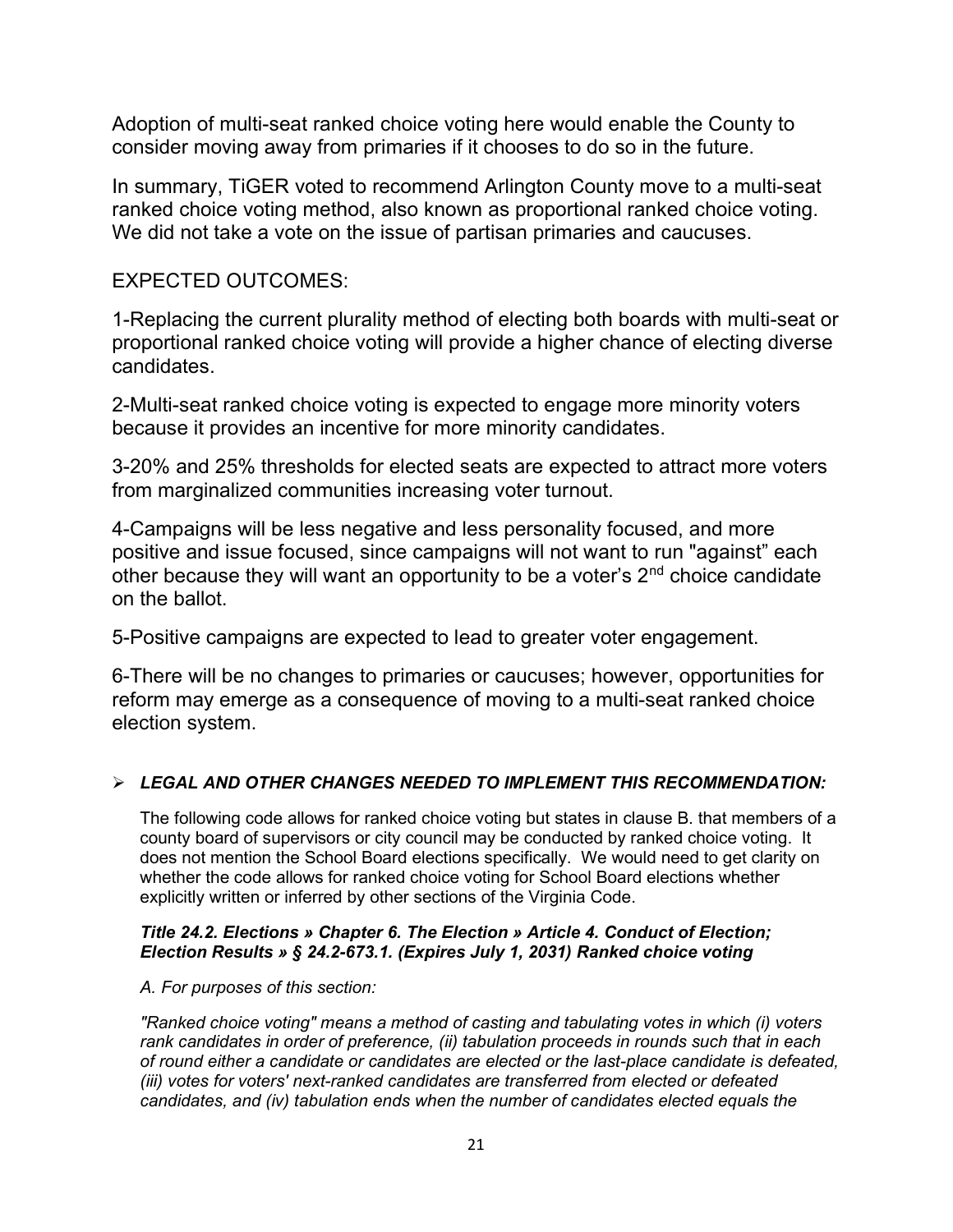number of offices to be filled. "Ranked choice voting" is known as "instant runoff voting" when electing a single office and "single transferable vote" when electing multiple offices.

"Ranking" means the ordinal number assigned on a ballot by a voter to a candidate to express the voter's preference for that candidate. Ranking number one is the highest ranking, ranking number two is the next-highest ranking, and so on, consecutively, up to the number of candidates indicated on the ballot.

B. Elections of members of a county board of supervisors or a city council may be conducted by ranked choice voting pursuant to this section. The decision to conduct an election by ranked choice voting shall be made, in consultation with the local electoral board and general registrar, by a majority vote of the board of supervisors or city council that the office being elected serves.

C. The State Board may promulgate regulations for the proper and efficient administration of elections determined by ranked choice voting, including (i) procedures for tabulating votes in rounds, (ii) procedures for determining winners in elections for offices to which only one candidate is being elected and to which more than one candidate is being elected, and (iii) standards for ballots pursuant to § 24.2-613, notwithstanding the provisions of subsection E of that section.

D. The State Board may administer or prescribe standards for a voter outreach and public information program for use by any locality conducting ranked choice voting pursuant to this section.

#### RECOMMENDATION 6: Move to staggered elections every 2 years (biennially); with the first set of elections to be held to elect 4 County Board members and 3 School Board members followed by an election two years later to elect 3 County Board members and 4 School Board members, with a continued rotation as listed biennially. Terms for each respective board member would remain 4-year terms.

#### Length of terms for County Board and School Board members:

Currently, Arlington holds elections every year for one member of the County Board and one member of the School Board; and every four years in the election cycle they hold elections for two members of each respective board for a total of four elections cycles to elect 5 County Board and School Board members, respectively.

TiGER considered 2-year terms for elected office. This had the advantage of increased accountability by voters. However, a majority of TiGER members were concerned with the disadvantages of electeds constantly raising money to continually run for office, and the fact that the County Board and School Board jobs take a year or two to learn well. In addition, there was a concern about voter fatigue with double the number of elected seats compared to 4-year term alternatives. Therefore, TiGER recommends that Arlington maintain its practice of 4-year terms for County and School Board members.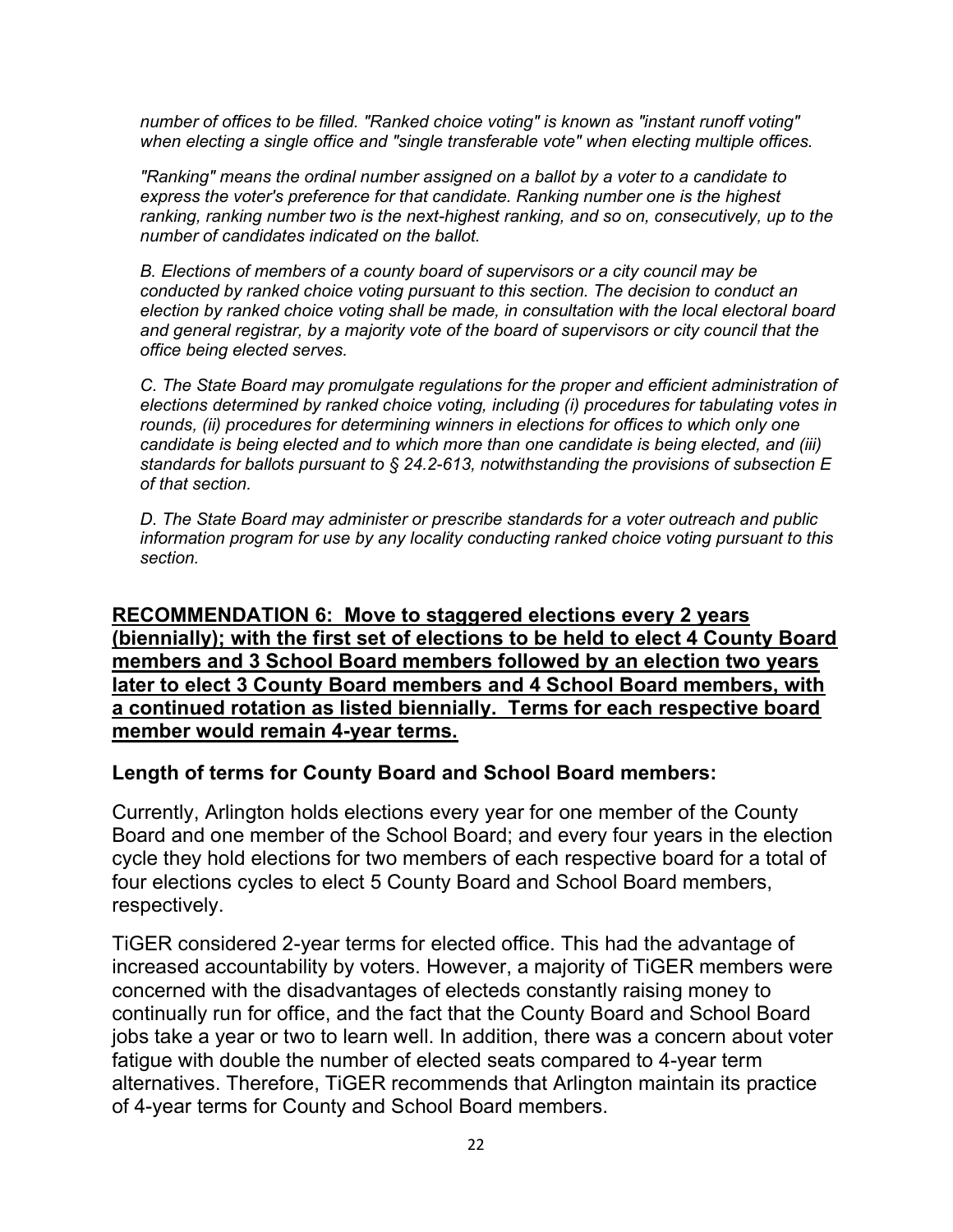#### Which multi-seat ranked choice election system is best for Arlington:

Given TiGER's Recommendation 5 for multi-seat ranked choice voting, we considered multi-seat elections with various staggered and simultaneous formulations.

## Considered 7 School Board Members and 7 County Board Members up for election simultaneously:

If you had 10-14 seats up (5-7 for the County Board and 5-7 for the School Board), we could have 20-28 candidates to represent us in local government; this definitely provides choice. However, there were significant concerns expressed about confusion at the ballot box with having to elect such a large number of board members at one time, especially if ranked choice voting was at play.

### Considered 7 School Board Members up for election one year and 7 County Board Members up for election two years later:

One idea we discussed was separating the elections for the County Board and the School Board, where the full County Board would be up for election during one election year and the full School Board would be up for election during the following election cycle to alleviate the large number of candidates in one election cycle. This had the attractive advantage of promoting diversity on the Boards because thresholds for electeds would be just 12.5% if we use multi-seat ranked choice voting. However, if the School Board and the County Board ran during separate elections, this would allow for County Board candidates to possibly ignore or reduce focus on school issues and vice versa. Approximately 18% of Arlington residents are 18 years old or younger.<sup>10</sup> This means that less than 18% of voters are fully invested in school issues, since you cannot vote until you are 18 and many families have more than one child. We can also assume then that about 80% of Arlington residents do not have school-aged children. Therefore, it is reasonable for us to conclude that approximately 80% of voters who likely do not have children in the school system may not concern themselves with the School Board elections, even though 47% of County tax revenue is allocated to the schools. Furthermore, we discussed how the School Board and County Board must work together as their respective policies and decisions have impacts countywide that affect both governing body policies and oversight, in addition to the entire community as a whole. It behooves voters to understand how candidates will work with the elected members of the other Board and how both sets of candidates understand county issues and school issues alike.

<sup>10</sup> United States Census Bureau Quick Facts: Arlington, Virginia https://www.census.gov/quickfacts/arlingtonCountyvirginia; APS Quick Facts https://www.apsva.us/wpcontent/uploads/2022/01/APSQuickFacts-update0122.pdf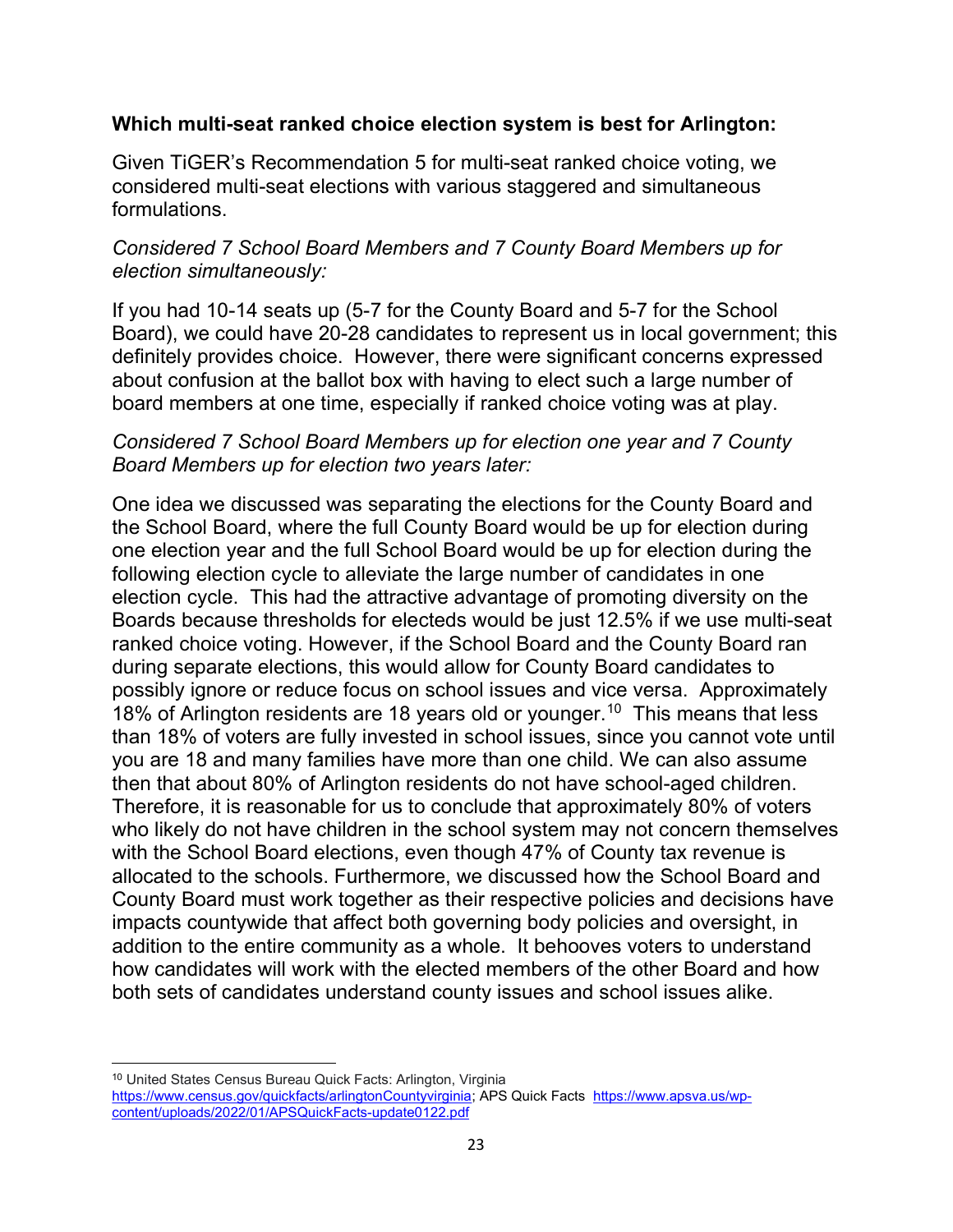There was also a concern about the possibility of significant board turnover at one time during simultaneous elections, leaving a board with mostly or all new board members. A situation like this could create an imbalance of power between the Boards and the County Manager and Superintendent, respectively, as the Manager and Superintendent would be the constant leader for each system. Another concern briefly discussed was that with simultaneous elections of each Board the community only gets to weigh in on how the County and School Board are doing during elections once every four years, whether the Boards were split up or elections held together for both boards.

Considered and Recommending 4 County Board and 3 School Board seats up during one election and two years later, 4 School Board and 3 County Board seats up for election:

We landed on a solution which leads us to recommend biennial staggered elections with 4 County Board members and 3 School Board members being elected in the first cycle of the biennial elections, and 3 County Board members and 4 School Board members being elected in the second election cycle two years later. Elections with 4 seats will require a 20% threshold to get elected, while elections with 3 seats available will require 25% of the electorate to win office if we use multi-seat ranked choice voting. This still allows for multiple seats at any given election to increase choice and diversity in candidates and lower the threshold for election for better representation, as well as limits turnover potential for each board. This would provide some constant of institutional knowledge and experienced board members serving at any given time (we are not recommending any changes to the 4-year term of service). It also allows voters to weigh in and hold Boards accountable every two years, through votes, on how each Board is performing. This solution allows all voters to focus on both the County Board and School Board candidates at each biennial election and allows for questions from voters regarding the understanding and need for County and School Board collaboration. This does mean abandoning our current practice of electing County Board and School Board members every year.

Finally, it reduces the number of candidates for each Board that a voter must learn about (compared to other multi-seat options), while still allowing for an easier ranked choice voting allotment and process (ranking minimum of 4-5 at any given election and, if each seat is contested, a possibility of 8-10 candidates for each respective Board). It also moves us from one seat open every year to multiple seats open every two years, allowing for more choice and diverse perspectives to seek elected seats.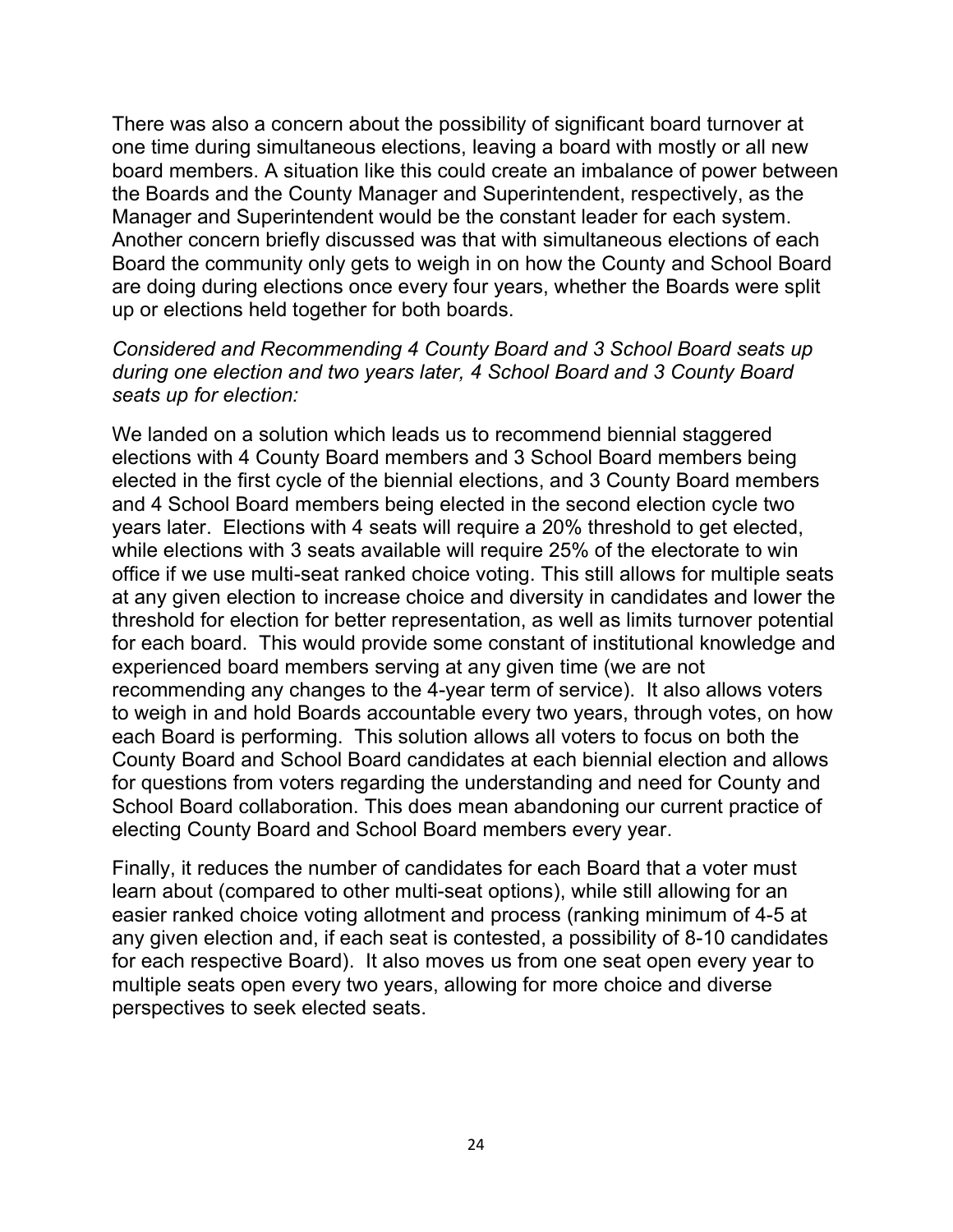#### EXPECTED OUTCOMES:

1- Four-year terms for County Board and School Board Members remain the same, so no new outcomes are expected for term service.

2-This recommendation would also provide opportunity for more candidate choice and diversity leading to better community representation due to multi-seat elections for each board at each election cycle without overwhelming voters as they study and learn about candidates.

3-Running County Board seats and School Board seats at the same time will engage voters who have interest in funding and capital improvement and other areas of overlap between both boards.

4- This may provide relief from election fatigue as it reduces the local elections to every two years from every year.

5-Some Board Members will get elected with 20% of the vote, while their colleagues 2 years later get elected with 25% of the vote.

#### LEGAL AND OTHER CHANGES NEEDED TO IMPLEMENT THIS RECOMMENDATION

This recommendation would require a change to our current election cycles that are prescribed by the codes noted below (and assuming we move to seven member boards a change from the General Assembly amending our County Manager Plan of Governance to allow seven-member County Board and hence a seven member School Board as noted in the legal and other changes needed section for Recommendation 1).

VA Codes that need amendments to support biennial elections:

#### Title 15.2. Counties, Cities and Towns » Subtitle I. General Provisions; Charters; Other Forms and Organization of Counties » Chapter 7. County Manager Plan of Government » Article 2. General Powers; County Manager Plan » § 15.2-705. Election of members of board; filling vacancies

A. In any county operating as of December 1, 1993, under the county manager plan provided for in this chapter, the members of the board shall be elected and vacancies on the board shall be filled as provided in this section. The members of the board shall be elected from the county at large.

B. Two board members shall be elected at the November 1995 election to succeed the members whose terms are expiring, and one member each shall be elected at the 1994, 1996, and 1997 November elections to succeed the members whose terms respectively are expiring. Thereafter at each regular November election one or more board members shall be elected to succeed the members whose terms expire on or before January 1 next succeeding such election. The members so elected shall be elected for terms of four years each, shall take office on January 1 next succeeding their election, and shall hold office until their successors are elected and qualify. The board may provide, by ordinance, for the nomination or election of candidates by instant runoff voting pursuant to § 15.2-705.1.